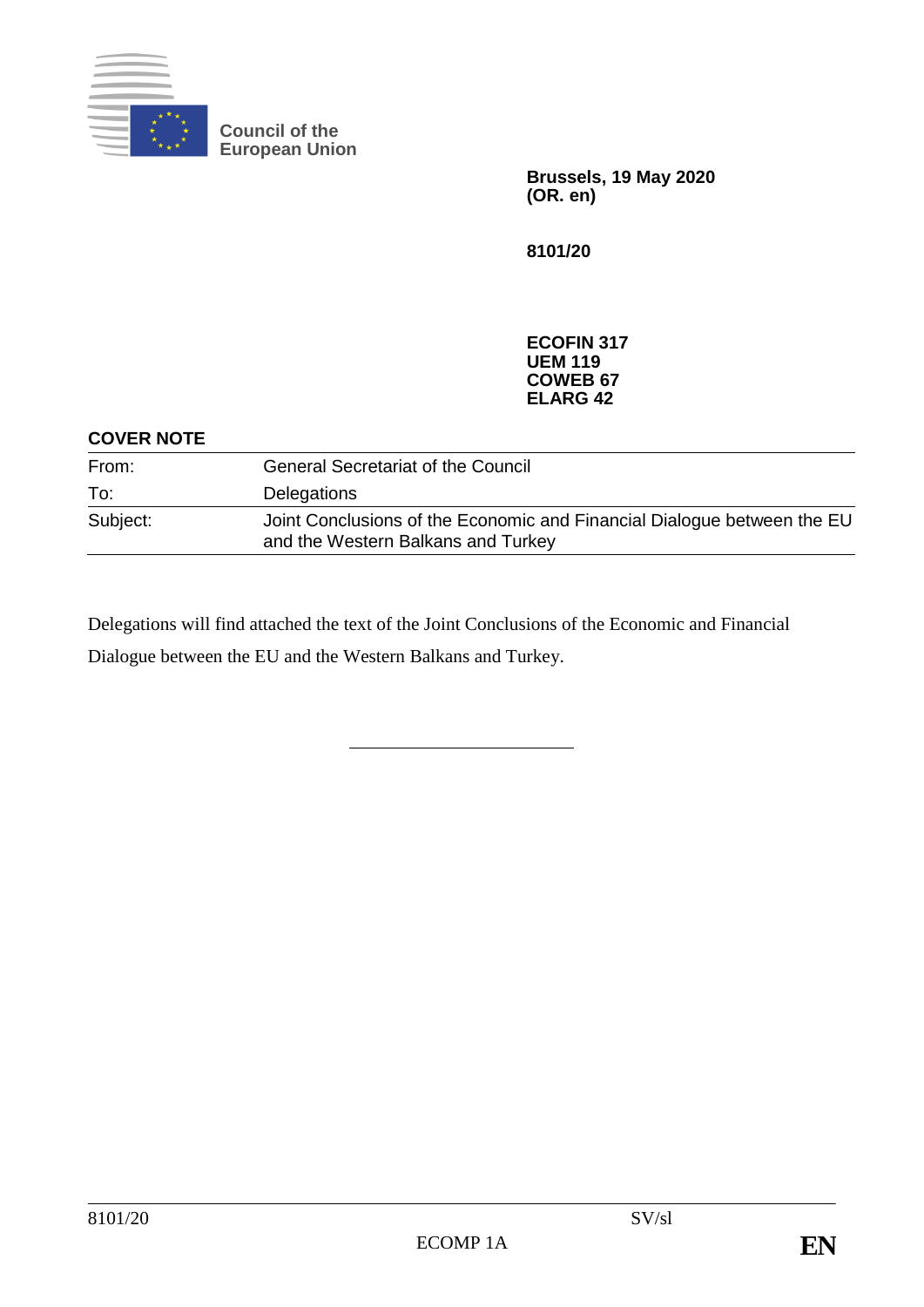#### **JOINT CONCLUSIONS OF THE ECONOMIC AND FINANCIAL DIALOGUE BETWEEN THE EU AND THE WESTERN BALKANS AND TURKEY**

#### **The Economic and Financial Dialogue between the EU and the Western Balkans and Turkey, Brussels, 19 May 2020**

Representatives of the EU Member States, the Western Balkans and Turkey, the European Commission and the European Central Bank, as well as representatives of the central banks of the Western Balkans and Turkey**<sup>1</sup>** met for their annual economic policy dialogue**<sup>2</sup>** . The dialogue aims at preparing the Western Balkans and Turkey for the future participation in the European Semester.

The outbreak of the Covid-19 pandemic confronts EU Member States, the Western Balkans and Turkey with similar unprecedented major public health, economic and social challenges. Participants agreed that it is crucial to maintain the economic policy dialogue in these exceptional circumstances in view of a commonly coordinated response to the crisis. Participants acknowledged the strong solidarity between the EU and the Western Balkans and Turkey they have been demonstrating by providing medical and financial assistance to fight the Covid-19 pandemic and contributing to address its socio-economic impact in the region. Participants welcomed the measures adopted by the Western Balkans and Turkey to limit the spread of the Covid-19 virus. They also acknowledged that the adoption of temporary emergency measures should be done in a transparent manner and should not undermine the principles of rule of law, democracy and fundamental rights. Participants fully supported the Western Balkans and Turkey in their decisions to allow automatic fiscal stabilisers to accommodate crisis-induced economic fall-outs in 2020. They also considered appropriate to take additional discretionary measures to cushion the negative impact on growth and employment in the short-term. Looking ahead beyond the short-term impact of the crisis, participants agreed that the economic policy dialogue should continue to play a central role for policy coordination in view of the medium-term recovery after the crisis. The macro-fiscal scenarios and part of the structural analysis presented in the Economic Reform Programmes have been strongly impacted by the Covid-19 crisis fallout. Therefore, participants concluded that this year's policy guidance will focus on measures providing an immediate fiscal, economic and social policy response to mitigate the impact of the pandemic as well as on the transition from these shortterm to more structural measures to foster the medium-term recovery. In order to build up economies' resilience in the longer term, these measures should duly take into account the digital transformation and the green transition, in line with international commitments. It is important to duly integrate gender equality perspective in all the measures taken to foster employment, social protection and health care. Strong ownership will be key to achieve the successful implementation of the jointly agreed policy guidance.

Overall, Participants underlined their commitment to this surveillance process and encouraged the Western Balkans and Turkey to foster strong recovery via further improvement of their macroeconomic, budgetary and structural policies in a medium-term perspective. The dialogue will continue in 2021, including on the implementation of these conclusions.

 $\mathbf{1}$ **<sup>1</sup>** Montenegro, Serbia, the Republic of North Macedonia, Albania and Turkey are candidate countries for EU accession.

<sup>&</sup>lt;sup>2</sup> The conclusions of this dialogue are without prejudice to EU Member States´ positions on the status of Kosovo.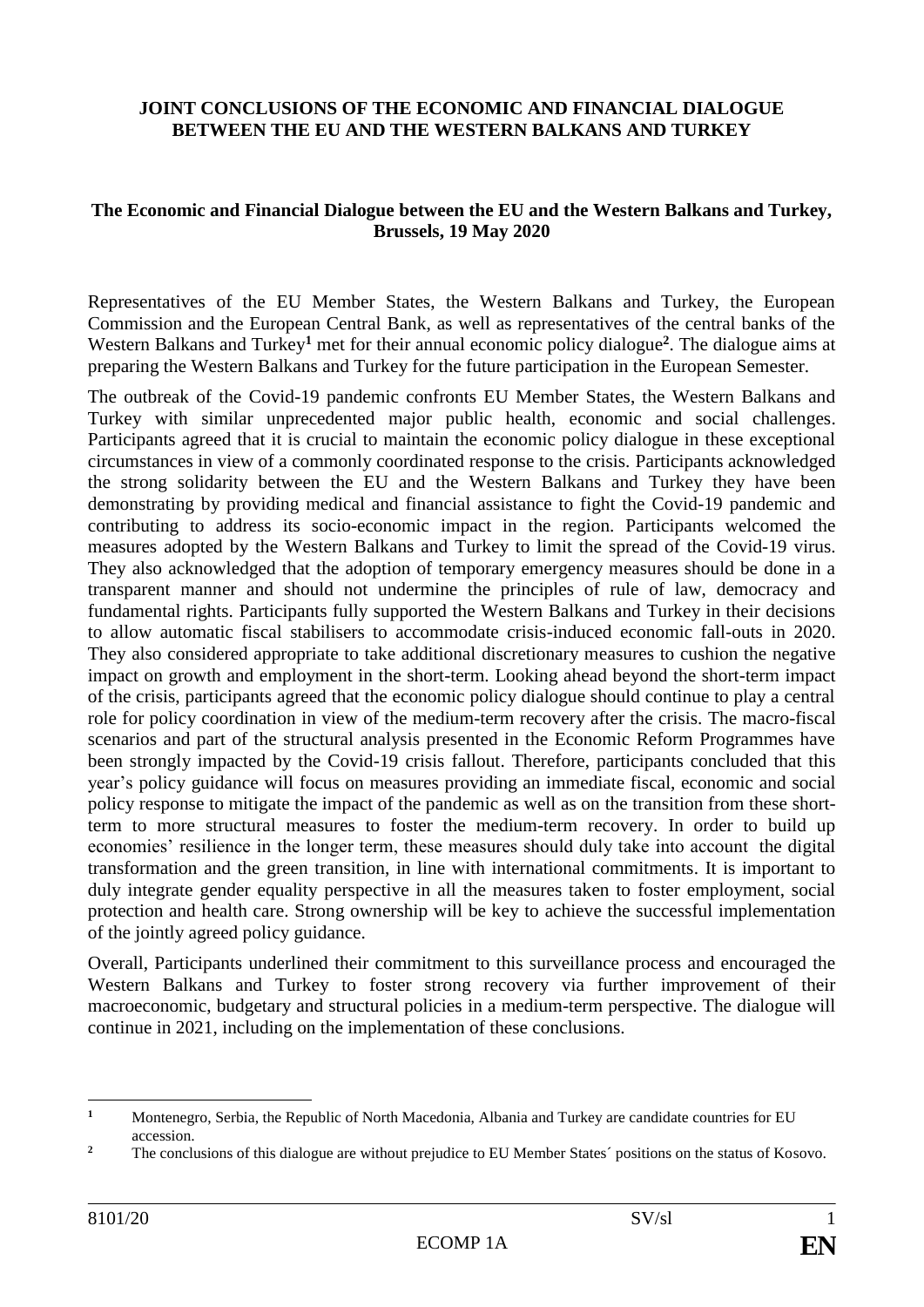# *Turkey*

Turkey submitted its Economic Reform Programme 2020-2022 on 10 February 2020. The policy guidance set out in the conclusions of the Economic and Financial Dialogue of May 2019 has been implemented to a limited extent.

The economy recovered faster than expected from the recession triggered by the 2018 sharp depreciation of the lira thanks to a strong policy stimulus and favourable external financing conditions. However, the growth momentum was interrupted abruptly by the Covid-19 pandemic, which stifled global economic activity and rendered the ERP's macroeconomic and fiscal scenarios obsolete. As other major emerging market economies, the Turkish economy is affected by the global slowdown due to its high integration in global value chains and, additionally, because of its dependence on tourism and transport – two of the most heavily affected sectors. In this context, preserving the recent significant improvement in the external balance, which is key to sustaining macroeconomic stability, has become challenging, especially in the short run, notwithstanding accommodative policies by major world economies, low oil prices and a competitive exchange rate.

Despite a limited policy space, the authorities took timely and targeted measures to cushion the impact of the pandemic on the local economy and employment. Although delaying plans to improve general government balance, fiscal measures could be expanded beyond the operation of automatic fiscal stabilisers to further enhance direct transfers to the most vulnerable groups and increase active labour market policies. A post-crisis fiscal strategy should be developed as well and, once the temporary shock dissipates and the economy has stabilised, fiscal policy should be geared towards winding down one-off and temporary measures and improving the structural balance, while simultaneously boosting productive expenditure. Improving fiscal transparency and governance would be an important step towards enhancing policy credibility.

The easing cycle of monetary policy that started in July 2019 brought the ex-post real policy rate further into negative territory, while leaving the ex-ante real policy rate slightly positive up to April 2020, yet much below that of other large emerging and developed economies. Elevated global uncertainty, trade and geopolitical tensions, as well as concerns about central bank independence weighed on the local currency. The central bank has taken a wide set of liquidity measures in response to the coronavirus pandemic. As inflation and inflation expectations remain above the target, monetary policy space to further ease financing conditions seems relatively limited.

Regarding financial stability, subdued economic activity, coupled with declining but high inflation and a weaker lira, has put some pressure on the debt repayment capacity of corporates, and to a lesser extent of households, resulting in a deterioration of the banking sector's asset quality. Overall, non-performing loan ratios still remain relatively low in international comparison; however they are likely to increase amid the coronavirus pandemic as in many other countries. In this context, measures introduced earlier by the government, especially with respect to improvements in the financial restructuring legislation, are welcome but could be broadened. Overall, the banking sector appears to have sound buffers, with capitalisation well above internationally accepted minimum standards. Profitability has declined, relatively more in state-owned banks, which have led the broad-based credit recovery. The build-up of indirect credit risk stemming from the high share of corporate forex lending and external debt denominated in forex has slowed in 2019, thanks to macro-prudential measures and heightened awareness of foreign exchange risks, but given the high accumulated levels of forex debt this remains a key vulnerability.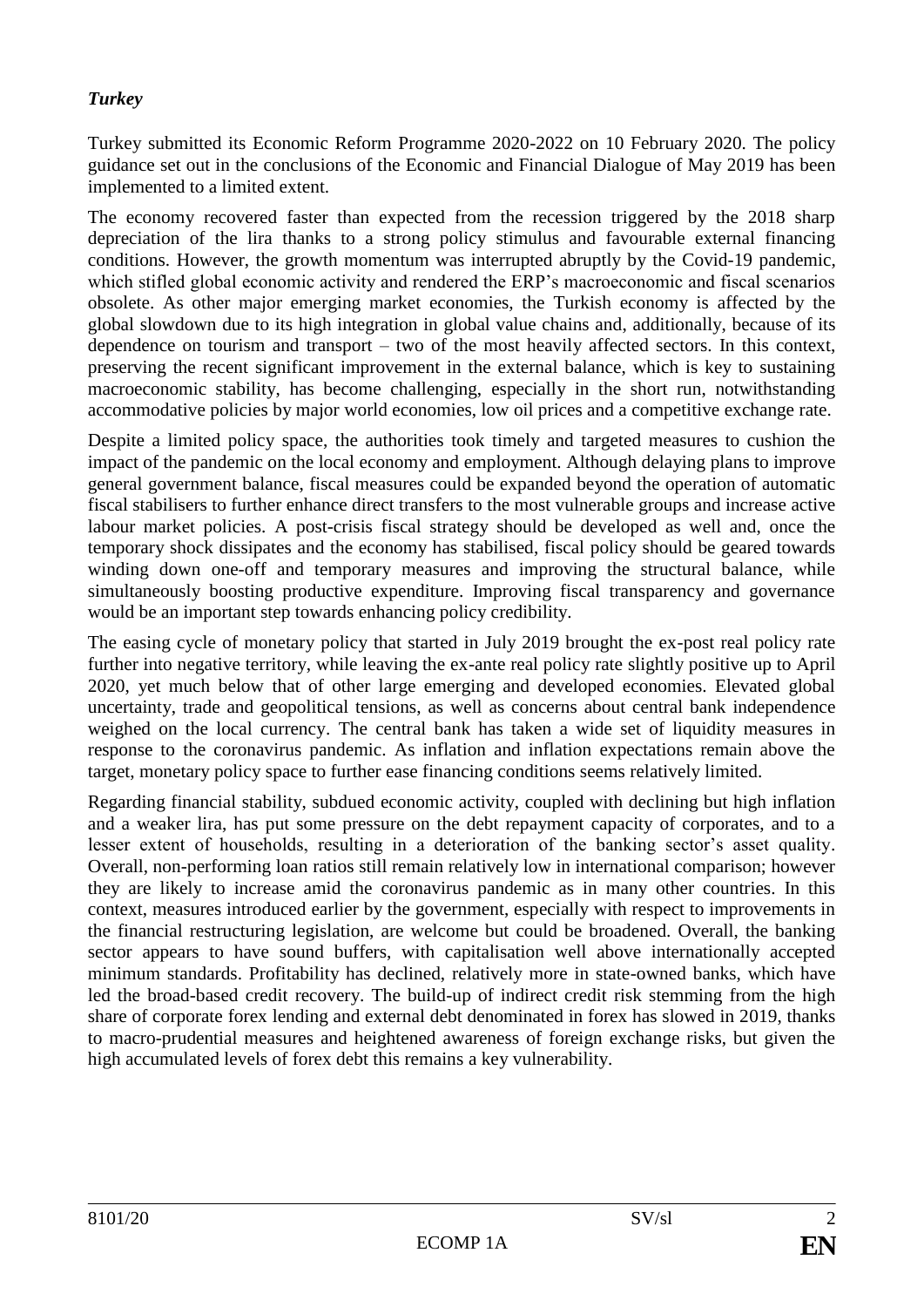Structural weaknesses have been exacerbated by the Covid-19 pandemic, highlighting the strong need for structural reforms. Effective and well-coordinated structural reforms will contribute to mitigating the impact of the pandemic and accelerate the post-crisis economic recovery. The government's policy response will be critical to shape the economy in the post crisis context. The recovery would also benefit from further efforts to tackle corruption, improve the rule of law, enhance transparency and strengthen institutions and social dialogue.

As regards specific structural reforms, the main challenges posed by Covid-19 are linked to strengthening the public health sector, preserving employment and improving social protection, and improving the regulatory and institutional environment affecting businesses and providing support to the private sector. The pandemic is putting the health system under stress, and highlights the importance of covering the whole population by health insurance. In a situation of already increased unemployment levels over 2019, the pandemic is putting jobs at further risk, including in the informal sector. Social assistance and unemployment benefit schemes are further stretched due to the pandemic and are limited in providing coverage and adequate benefits to those in need.. Businesses, in particular SMEs, self-employed and small family enterprises are considerably affected by the pandemic and are in need of further urgent support, such as liquidity and further easing the regulatory and tax burdens. The effectiveness of support measures depends on good governance, coordination and inclusiveness, taking into consideration the large informal sector.

Participants take note that Turkey improved compliance with respect to annual national accounts by sending population data and in balance of payments, sending quarterly international investment positions series. Turkey has also made progress in other statistical areas such as Europe 2020 indicators, annual international trade in services statistics, foreign direct investment, research and development which is fully compliant and harmonised indices of consumer prices. Turkey should give priority to the transmission of excessive deficit procedure notifications, government finance statistics and further improve annual and quarterly national accounts, by also improving agricultural statistics that serves as a data source for national accounts.

In light of this assessment, Participants hereby invite Turkey to:

- 1. Increase in a transparent manner fiscal transfers to households and companies with the view to limiting the fall-out in employment. Increase growth-enhancing capital expenditure above budget plans in 2020 and in the medium term. To reinforce the medium-term sustainability of public finances, prepare an exit strategy to lower the use of one-off and temporary measures over the medium term,.
- 2. Conduct spending reviews and implement performance budgeting as planned, in order to create space for more productive expenditure and to increase budgetary transparency and accountability. Publish the regular audited reports of the Sovereign Wealth Fund. Take preparatory steps towards publishing higher-than-annual frequency data by sub-sector on general government budget execution.
- 3. Implement an appropriate monetary policy stance at the central bank's own discretion to contain inflation broadly in line with the target and anchor inflation expectations, increase trust in the local currency and boost investor confidence, in particular amid the global riskoff environment evoked by the Covid-19 pandemic. Closely monitor financial stability challenges arising as a result of the Covid-19 pandemic and take appropriate action if needed. Ensure the transparency of measures taken to provide liquidity for the banking sector and support the flow of credit to the private sector. Enhance confidence in the banking sector by conducting transparent asset quality reviews, and explore further measures to mitigate the likely build-up of new NPLs.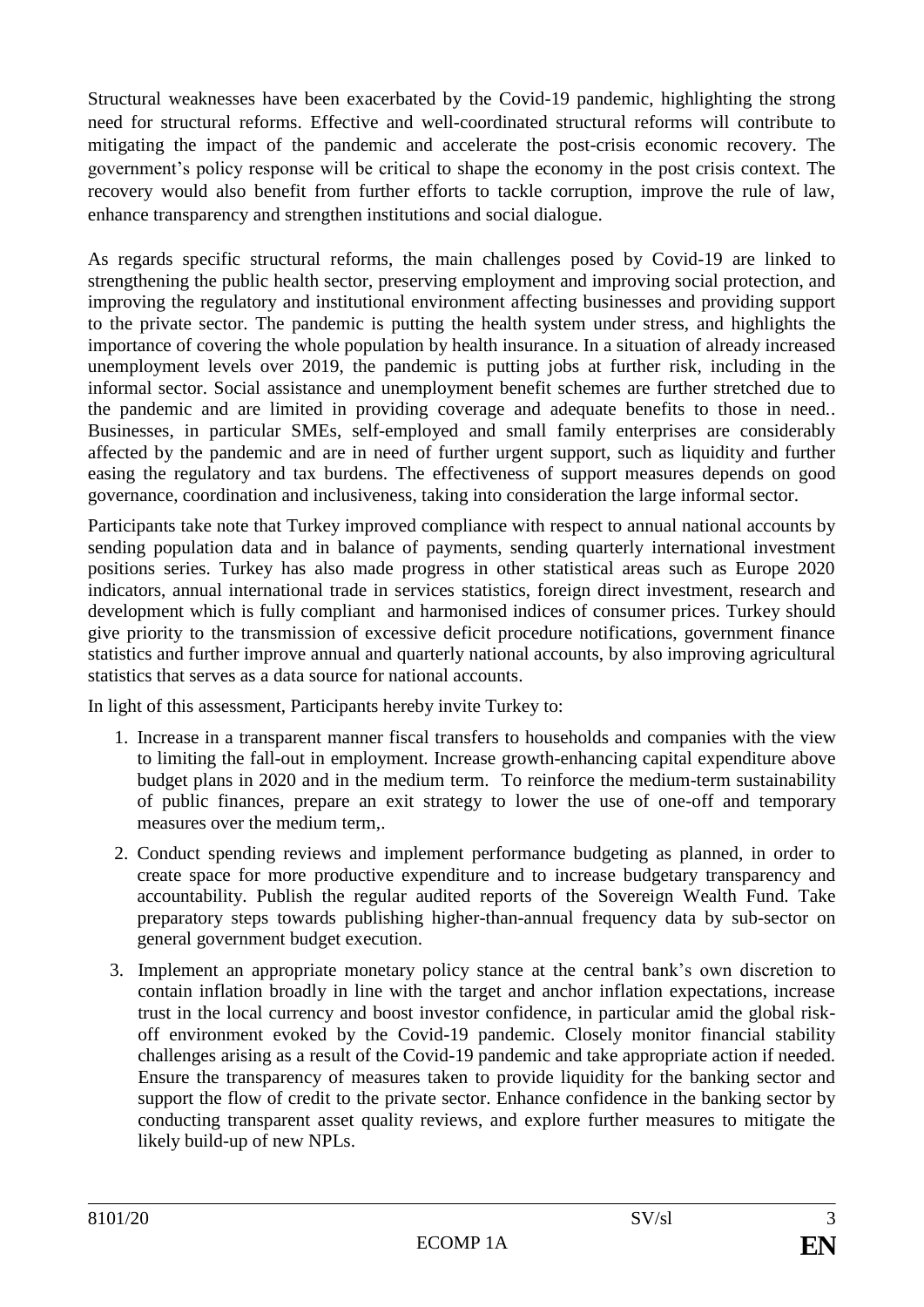- 4. With the aim to improving the business environment, further strengthen the rule of law and the regulatory environment and improve consultation mechanisms with business organisations and social partners on relevant new legislation. In order to mitigate the impact of the Covid-19 pandemic, target state aid and small and medium-sized enterprises support programmes in a transparent manner to sectors with strong potential for economic recovery. Implement additional measures helping viable businesses to avoid insolvency.
- 5. Extend social protection coverage and provide incentives for businesses and employees in the informal economy sector to register and to facilitate their transfer to the formal economy. Revise the Action Plan for reducing the informal economy taking into account the specific situation of migrant workers and those under temporary protection as well as the impact of Covid-19 pandemic.
- 6. Take measures to preserve jobs including through short-time work schemes and other employment flexibility schemes, step up VET training, reskilling and upskilling, and redesign and upscale targeted employment incentives, in particular for recently unemployed workers and young people. Ensure adequate income support and social assistance for the unemployed and those at risk of poverty and social exclusion.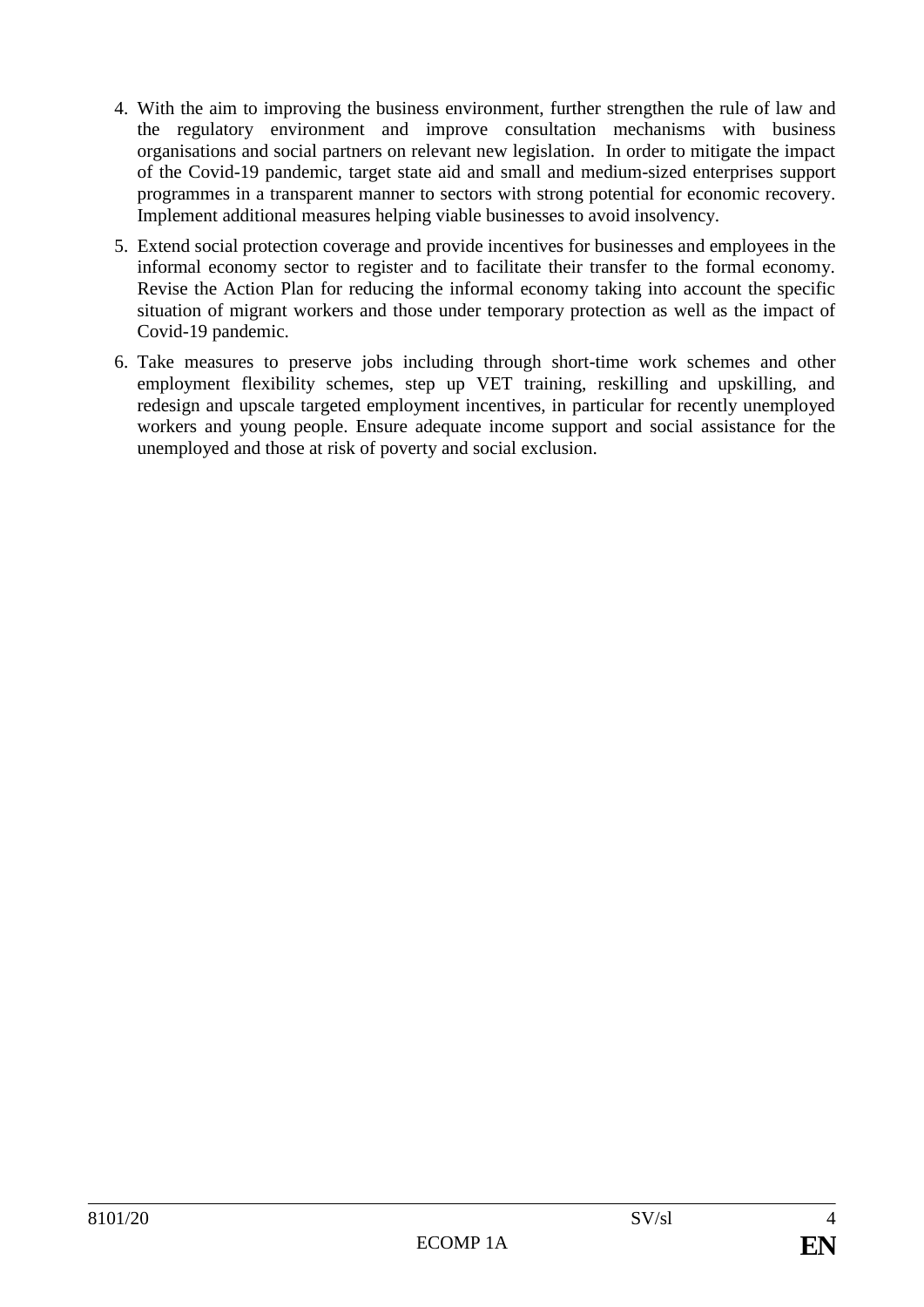## *Montenegro*

Montenegro submitted its Economic Reform Programme 2020-2022 on 31 January 2020. The policy guidance set out in the conclusions of the Economic and Financial Dialogue of May 2019 has been partially implemented.

The maturing of the investment cycle had a dampening effect on economic output in 2019. The economy grew by robust 3.6% y-o-y, albeit decelerating from the 5.1% expansion recorded a year before. GDP growth was driven by a record-breaking tourist season, boosting private consumption and exports of services. However, the economic performance is set to deteriorate in 2020 due to the negative effects of the coronavirus (COVID-19) outbreak. Montenegro's economy is strongly dependent on tourism, a key source of foreign exchange, GDP growth, and fiscal revenues. However, tourism has been paralyzed with knock-on effects on other related sectors like retail sales, transport and catering.

Despite a very constrained fiscal space and modest effect from automatic fiscal stabilisers, the authorities reacted rapidly, adopting a series of measures to limit the impact of the pandemic on growth and employment, such as increasing healthcare spending, deferring the payment of taxes and social contributions and providing a credit line to help companies to improve their liquidity. The fiscal costs of the policy response together with a deteriorating economy is likely to undermine temporarily the ERP's plan for public debt reduction. Once the temporary shock dissipates, fiscal policy should be geared towards debt reduction based on earlier plans. Improving fiscal governance and transparency would be an important step towards enhancing long-term sustainability. Montenegro lacks an independent body to ensure not only the implementation of the fiscal rules but also their transparency. Moreover, the tax administration would require designing new tools to help improving fiscal performance.

The resilience of the banking system has strengthened, also on the back of some consolidation in the sector. To safeguard the progress achieved in 2019, the central bank should closely monitor financial stability challenges that may arise as a result of the coronavirus pandemic and take appropriate action where needed. Efforts in this regard should be supported by additional investment in the central bank's supervisory capacity, by duly operationalising the bank resolution framework as well as by pursuing measures to facilitate the resolution of existing and potential future non-performing debts. Equally, the central bank should diligently work towards completing the asset quality review, apply equal standards to all banks to assure its credibility, publish its findings in a transparent manner and promptly take any measures that its results may call for.

Structural weaknesses have been exacerbated by the Covid-19 pandemic, highlighting the strong need for structural reforms. Effective and well-coordinated structural reforms will contribute to mitigating the impact of the pandemic and accelerate the post-crisis economic recovery. The government's policy response will be critical to shape the economy in the post crisis context. The recovery would also benefit from further efforts to tackle corruption, improve the rule of law, enhance transperancy and strengthen institutions and social dialogue.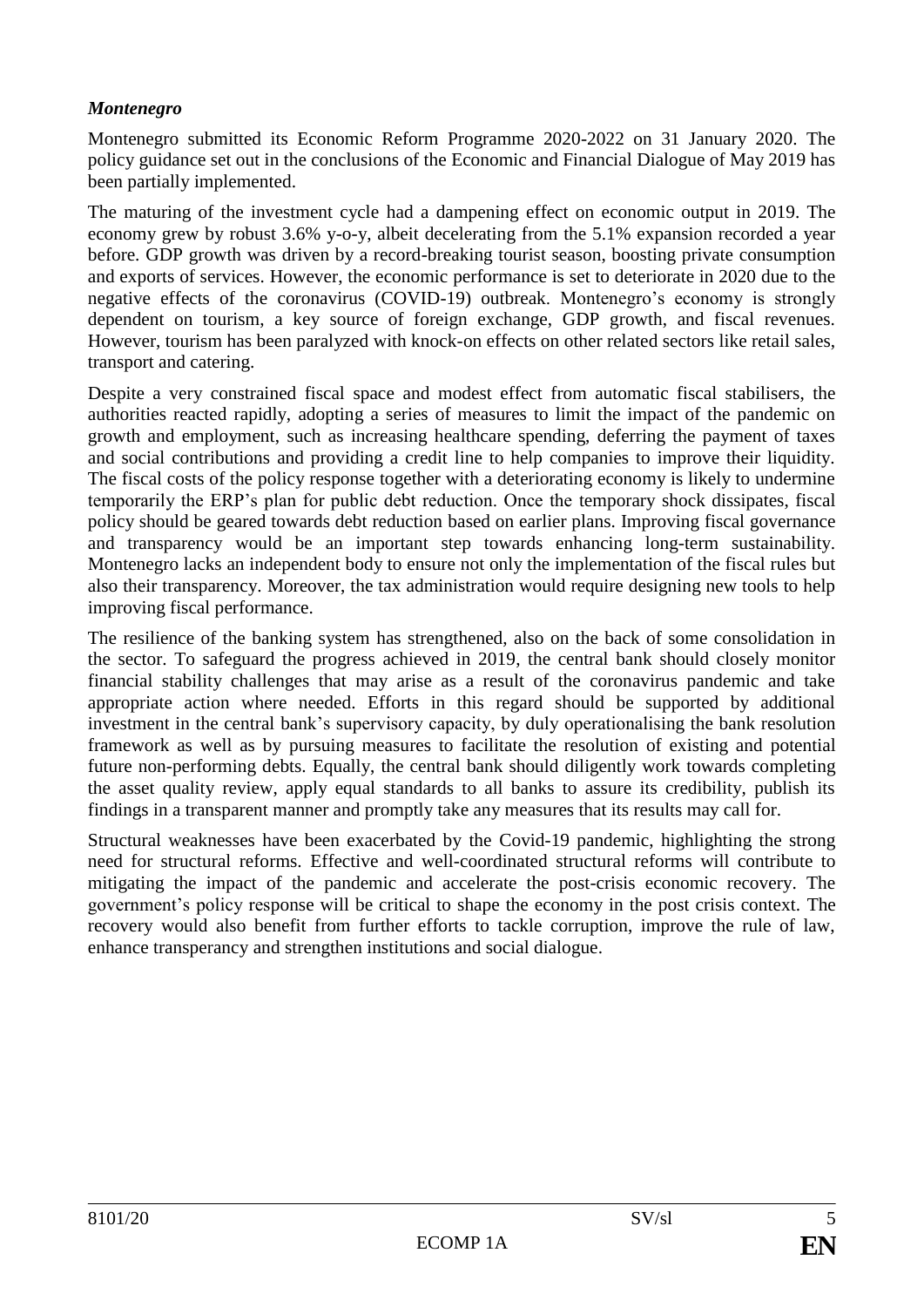As regards specific structural reforms, the main challenges posed by Covid-19 are linked to strengthening the public health sector, preserving employment and improving social protection, enhancing the business environment and providing support to the private sector. The pandemic is putting the health system under stress, revealing persistent under-funding and weak capacities to cope with the crisis. Despite improvements in the labour market in the past few years, the pandemic is now putting jobs at risk, including in the informal sector. Underfunded, inadequate and insufficiently targeted social assistance and unemployment benefit schemes become further stretched. The crisis has also highlighted the need to review the social protection system with the aim of improving its coordination with employment activation and its capacity to reduce social exclusion and poverty. Businesses, in particular SMEs, self-employed and small family enterprises are considerably affected by the pandemic and are in need of urgent support, such as provision of liquidity and further easing the regulatory and tax burdens. The effectiveness of support measures depends on good governance, coordination and inclusiveness, taking into consideration the large informal sector.

Participants take note that Montenegro made progress in several statistical areas, namely in balance of payments (with start of compilation of the international investment position), energy statistics, harmonised indices of consumer prices, foreign direct investment and short-term business statistics. However, serious gaps still remain in national accounts. Montenegro should also give priority to the transmission of excessive deficit procedure notifications and government finance statistics and aim for a full implementation of the European System of Accounts 2010.

In light of this assessment, Participants hereby invite Montenegro to:

- 1. Use fiscal policy to mitigate the crisis-induced impact on growth and employment. While allowing for due reinforcement of healthcare spending during the crisis, reinforce the medium-term sustainability of public finances by limiting overall spending on wages, also by taking concrete steps towards implementing the public administration optimisation plan. Establish a fully-fledged centralised public sector employment payroll system.
- 2. To support economic recovery, make sound cost-benefit analysis an integral part of public investment management. Take steps towards the establishment of a fiscal council, following consultation of the related options paper with stakeholders, including the EU. Introduce the electronic fiscal invoice system (e-fiscalisation).
- 3. Closely monitor financial stability challenges arising as a result of the coronavirus pandemic and take appropriate action if needed, while developing further the supervisory capacity of the central bank. Identify and prioritise the removal of obstacles for the swift and successful resolution of non-performing debts, particularly by improving legal, judicial and institutional procedures. Ensure the participation of all banks in the asset quality review on equal terms, transparently publish its findings and promptly take remedial action where needed.
- 4. Ensure smooth and effective support to the private companies and their employees affected by the crisis, in particular micro, small and medium-sized enterprises and self-employed. Extend social protection coverage and provide incentives for businesses and employees in the informal economy sector to register and to facilitate their transfer to the formal economy. In order to ensure a swift recovery, focus on simplifying tax legislation and reducing the diversity of para-fiscal charges affecting businesses.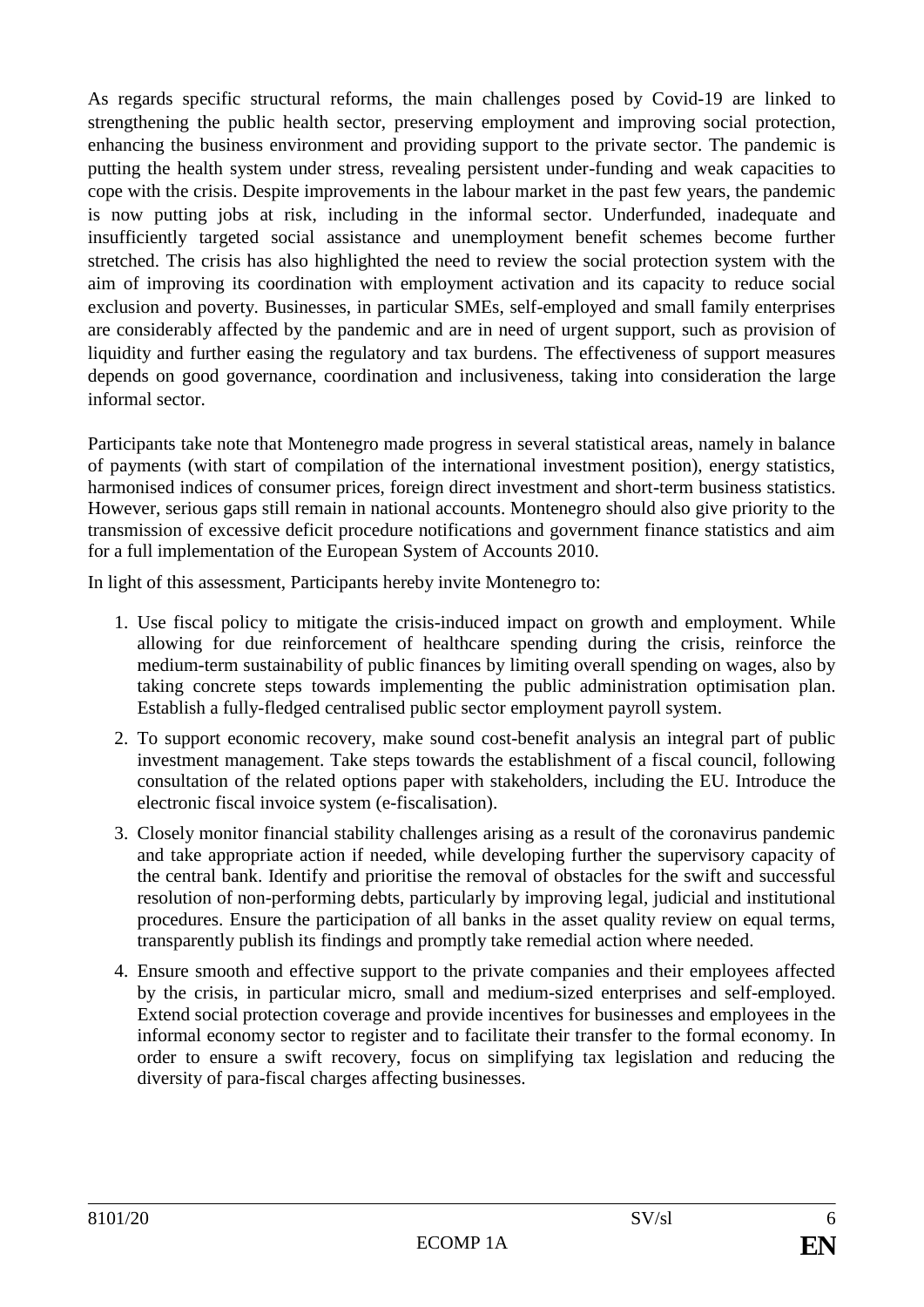- 5. Maintain continuous dialogue with social partners, business organisations and civil society on all decisions taken in response to the Covid-19 pandemic. Provide an active feedback from this dialogue to the public domain. Ensure close cooperation between central and local authorities on all crisis mitigation and economic recovery measures, including through joint and coordinated actions.
- 6. Take measures to preserve employment including by ensuring short-time work schemes and flexible working arrangements, as well as through increased provision of active labour market policies to facilitate transition to work and support workers at risk of job loss. Ensure adequate income support and social assistance for the unemployed, and for those at risk of poverty and of social exclusion. Strengthen the healthcare system's resilience and capacity to improve access and quality provision of health care services.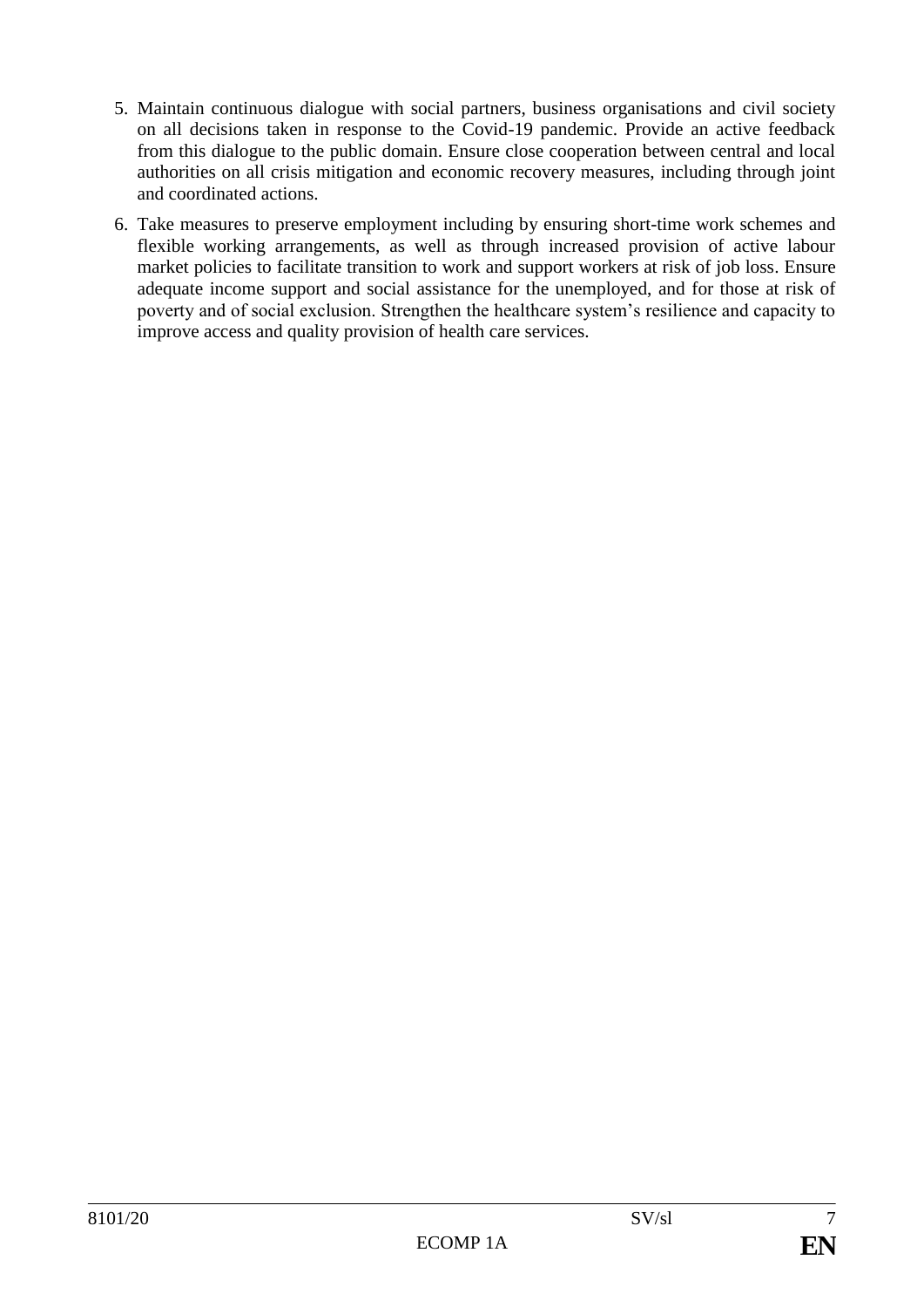## *The Republic of Serbia*

Serbia submitted its Economic Reform Programme 2020-2022 on 31 January 2020. The policy guidance set out in the conclusions of the Economic and Financial Dialogue of May 2019 has been partially implemented.

Serbia maintained a robust pace of economic growth of 4.2% in 2019 due to strong domestic demand, in particular from investment. The ERP projected the economy to continue expanding steadily, supported by solid growth in private consumption, investment and exports. It also expected the public debt ratio to continue falling based on a broadly balanced budget. However, the growth momentum was interrupted abruptly by the Covid-19 pandemic, which stifled global economic activity and turned the ERP's macroeconomic and fiscal scenarios obsolete. The Serbian economy is strongly exposed due to its relatively high trade openness and its reliance on FDI inflows to modernise productive capacities, especially in view of the particularly strong Covid-19 impact on its main trading partners. On the other hand, the relatively low share of tourism in gross value added may attenuate the impact as compared to some neighbouring countries.

In addition to allowing a significant effect of automatic stabilisers mostly on the revenue side, the authorities took major discretionary fiscal and monetary measures to cushion the impact of the pandemic on the local economy and employment. The adopted fiscal measures, such as deferred tax payments, direct income support to employees in SMEs and laid off workers, increased healthcare spending, one-off payments to pensioners and all citizens and loan guarantees will increase the general government deficit and delay the reduction of government debt. To reinforce the mediumterm sustainability of public finances, the overall spending on public wages should be contained while simultaneously increasing growth-enhancing capital expenditure. Improving fiscal governance would be essential to durably anchor fiscal policy after the crisis. Increasing transparency on fiscal risks and further restructuring of state-owned enterprises would also be important steps towards enhancing medium-term policy credibility.

The National Bank of Serbia conducted monetary policy in 2019 in line with the inflation targeting regime. The key policy rate was cut to 2.25% through the year, and a further cut by 75 bps to 1.5% was implemented in March and April 2020 as a response to the coronavirus pandemic. Headline inflation hovered mostly within the lower part of the tolerance band in 2019.

The banking sector remains well capitalised and liquid according to several metrics. The ratio of non-performing loans to total loans has declined considerably since 2015 and credit growth appears to have resumed for both corporates and households. The central bank adopted prudential measures to prevent a build-up of risks stemming from excessive lending at long maturities in the household sector. Continued vigilance is warranted, in particular in light of the financial stability challenges that may arise from the coronavirus pandemic. The measures introduced so far to foster the use of the local currency are welcome. While the dinarisation of bank deposits has been gradually increasing, enhancing lending dinarisation has proved more difficult, with foreign currency use overall remaining the highest in the region. A number of factors weigh on the ability to progress further, including the remaining, albeit decreasing, interest rate differentials between dinar and euro denominated lending and limited long-term funding sources in dinar for banks. The measures adopted by the central bank at the end of 2019 to improve the currency structure of lending to corporates and provide more favourable dinar financing for SMEs are appropriate steps in this regard.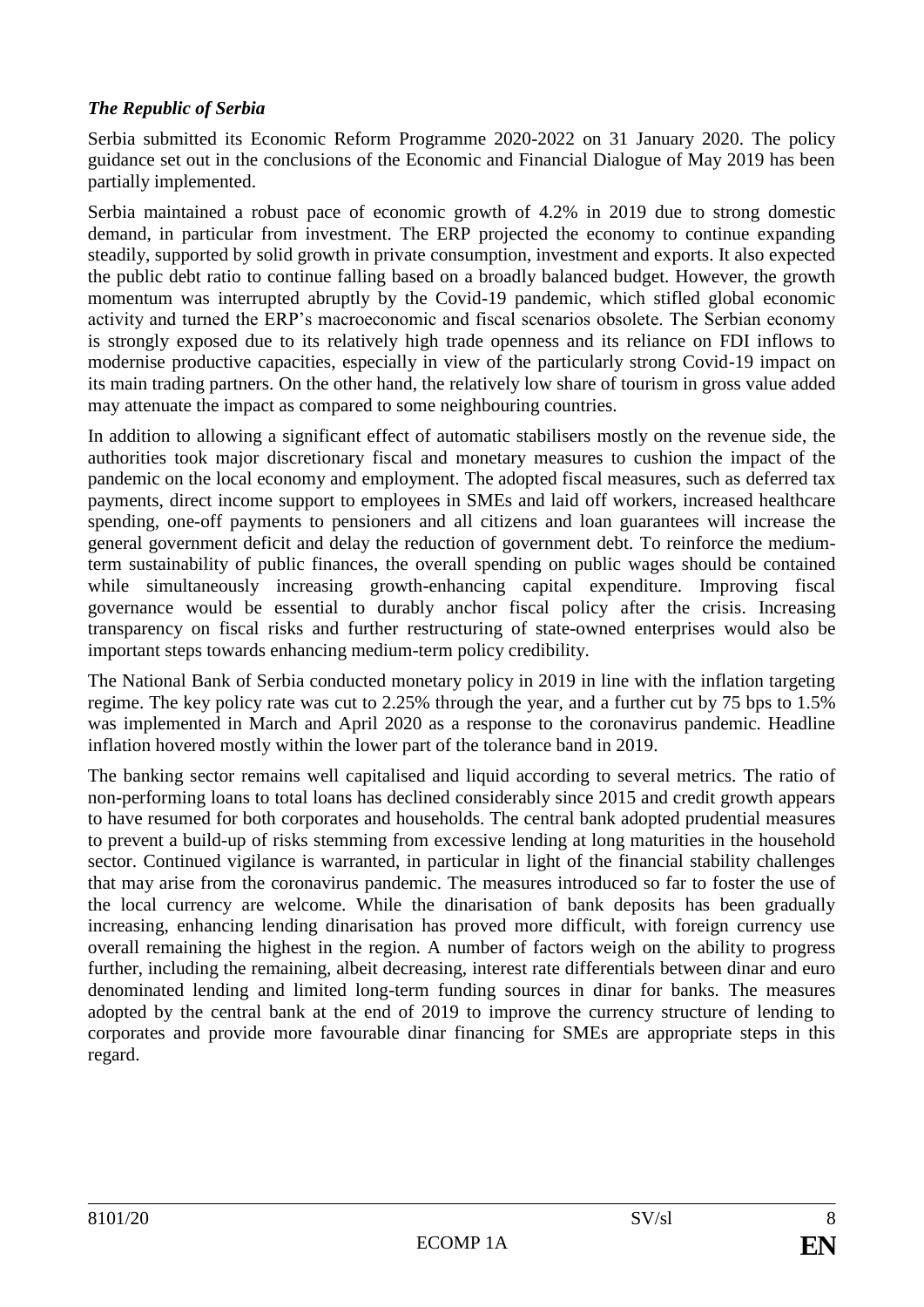Structural weaknesses have been exacerbated by the Covid-19 pandemic, highlighting the strong need for additional structural reforms,. Effective and well-coordinated structural reforms will contribute to mitigating the impact of the pandemic and accelerate the post-crisis economic recovery. The government's policy response will be critical to shape the economy in the post crisis context. The recovery would also benefit from further efforts to tackle corruption, improve the rule of law, enhance transparency and strengthen institutions and social dialogue.

As regards specific structural reforms, the main challenges posed by Covid-19 are linked to strengthening the public health sector, preserving employment and improving social protection, enhancing business environment and providing support to the private sector. The pandemic is putting the health system under stress, revealing persistent under-funding and weak capacities to cope with the crisis. Despite improvements in the labour market in the past few years, the pandemic is now putting jobs at risk, including in the informal sector. The high tax wedge on low-wage earners acts as a disincentive to formal employment. Social assistance and unemployment benefit schemes, which are underfunded, are further stretched and do not provide sufficient coverage and adequate benefits. Businesses, in particular SMEs, self-employed and small family enterprises are considerably affected by the pandemic and are in need of urgent support, such as liquidity and further easing the regulatory and tax burdens. The effectiveness of support measures depends on good governance, coordination and inclusiveness, taking into consideration the large informal sector.

Participants welcome that Serbia has increased its efforts in the area of national accounts and has completed the implementation of the benchmark revision of its GDP back data to eliminate the breaks in series. Serbia transmits the entire set of monthly MFI Interest Rate Statistics and has had a good level of compliance with regard to short-term business statistics and balance of payments. Further progress is expected regarding adherence to the excessive deficit procedure methodology and government finance statistics. The missing data series in the area of annual and quarterly national accounts should also be addressed.

In light of this assessment, Participants hereby invite Serbia to:

- 1. Allow automatic fiscal stabilisers to accommodate crisis-induced economic fall-outs and further mitigate the impact on growth and employment by appropriate discretionary fiscal measures. To reinforce the medium-term sustainability of public finances, contain overall spending on wages as a percentage of GDP, while allowing for due reinforcement of healthcare spending during the crisis, also by taking concrete steps towards implementing an appropriately designed public sector wage system reform. Adopt a credible and binding system of fiscal rules underpinning fiscal sustainability. I
- 2. To support economic recovery, further increase growth-enhancing capital spending as a share of GDP in 2020 and over the medium term. Increase the transparency of the fiscal impact of state-owned enterprises by reinforcing fiscal risk analysis and by publishing quarterly reports on SOEs' financial performance. To reduce fiscal risks, improve the governance of stateowned enterprises including via further restructuring.
- 3. Closely monitor financial stability challenges arising as a result of the coronavirus pandemic and take appropriate action if needed. Further implement the measures included in the 2018- 2020 NPL strategy and related action plan, including those aimed at preventing the accumulation of new non-performing loans such as reforms of the bankruptcy frameworks. Enhance further the use of the local currency by fostering the development of secondary markets for government and corporate dinar securities, and support the use of hedging instruments.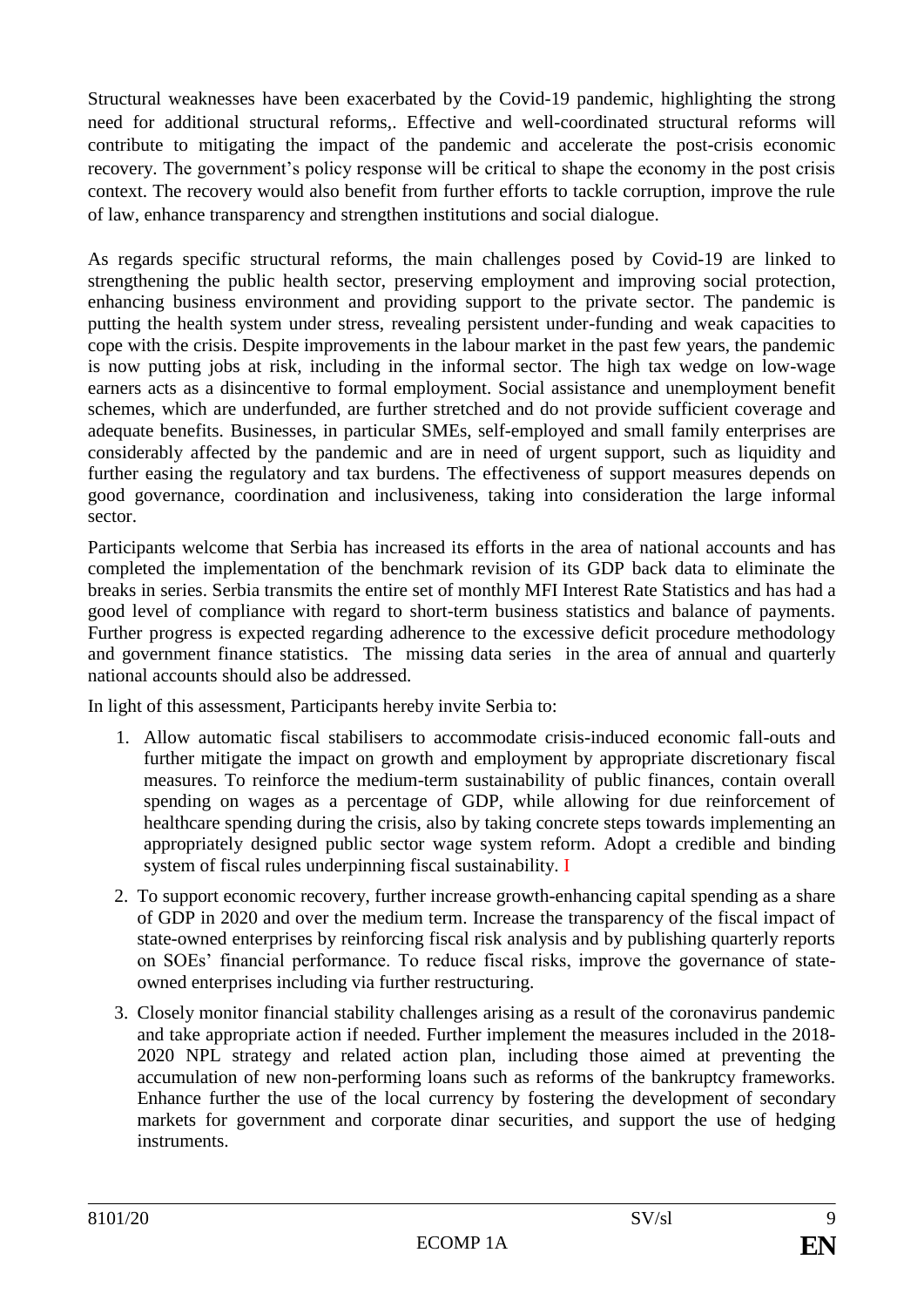- 4. With a view of mitigating the economic consequences of Covid-19 pandemic and stimulating economic recovery, ensure effective, transparent and non-discriminatory support to businesses affected by the crisis, in particular micro, small and medium-sized enterprises and self-employed. Extend social protection coverage and provide incentives for businesses and employees in the informal economy sector to register and to facilitate their transfer to the formal economy. Include monitoring and evaluation of measures introduced and further improve the public consultation process by consulting businesses and social partners on the adoption and implementation of all new legislation concerning their operations.
- 5. Ensure cross-sectoral coordination within the government and across public administration to effectively respond to Covid-19. Take measures to preserve employment including through short-time work schemes and ensure increased provision of effective active labour market policies to the unemployed. Provide adequate unemployment compensation schemes for laid off workers in order to mitigate the social impact of the economic downturn.
- 6. Step up social transfers to ensure adequate income support for people at risk of poverty and social exclusion. Reduce the tax wedge considerably for low wage earners to ensure living wages and to incentivise the formalisation of employment. Ensure adequate and sustainable funding to strengthen the health care sector with an aim to improve access to quality public health care for all citizens.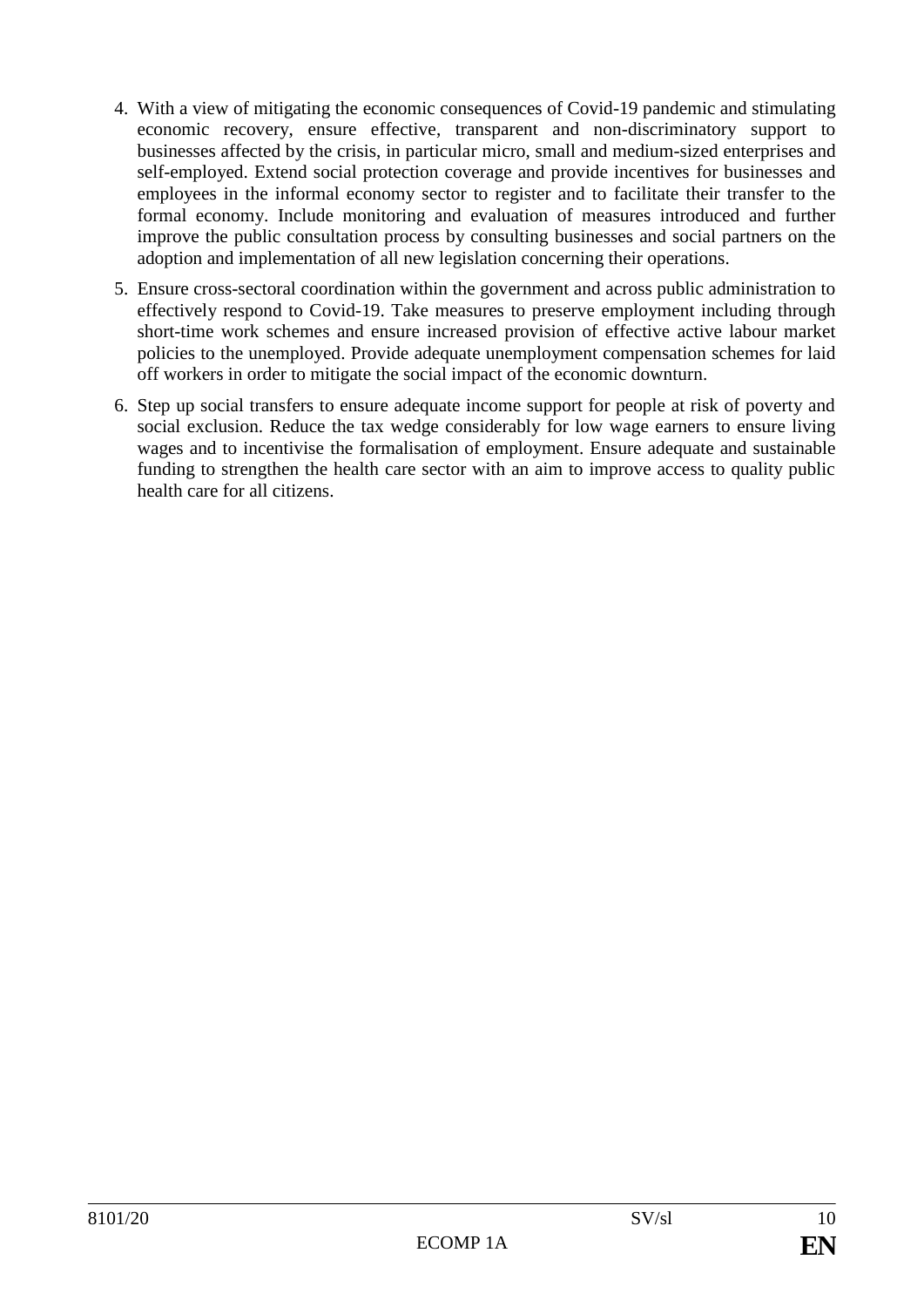## *The Republic of North Macedonia*

North Macedonia submitted its Economic Reform Programme 2020-2022 on 03 February 2020. The policy guidance set out in the conclusions of the Economic and Financial Dialogue of May 2019 has been partially implemented.

Economic growth strengthened in 2019, driven by firming domestic demand and supported by expansionary policies. Investment rebounded, while the external balance detracted from growth amid slowing export growth. The ERP expected the outlook to remain positive based on further strengthening household and investment spending, while it projected public debt to stabilise partly as a result of a gradually decreasing primary deficit. However, the growth momentum was interrupted abruptly by the Covid-19 pandemic, which stifled global economic activity and rendered the ERP's macroeconomic and fiscal scenarios obsolete. North Macedonia's economy is exposed to developments in the EU, its main trading partner, due to its high reliance on exports, in particular automobile supplies, for growth. Transport, tourism and trade are important sectors of the economy likely to be severely impacted by the pandemic. Moreover, although the current account deficit is moderate, the expected hit to remittances from abroad is likely to narrow external financing sources.

The authorities should allow automatic fiscal stabilisers to accommodate potential major economic fall-outs from the coronavirus in the short term and take additional measures to soften its impact on growth and employment. Despite limited fiscal policy space, the authorities reacted in a swift and bold manner to assist those sectors most affected by liquidity shortages, by, inter alia, exempting companies from corporate tax advances, providing SMEs with interest-free loans, subsidising employer contributions, wage subsidies, allowances for vulnerable families in the informal economy, and establishing a tourism support fund and a solidarity COVID-19 fund. The fiscal costs of the policy response, together with a slowing economy are likely to delay temporarily the implementation of public debt reduction envisaged in the ERP. Once the temporary shock dissipates, fiscal policy should be geared towards re-building fiscal buffers and debt reduction with a view to enhancing long-term sustainability. Improving fiscal governance and transparency would be important supporting steps.

In 2019, robust economic growth, subdued inflation and a sustained balance of payments surplus enabled the central bank to fulfil its primary goal of price stability with relative ease. Going forward, policies should be consistent with maintaining the exchange rate peg, using all available instruments within that framework to mitigate the economic fallout from the coronavirus pandemic. In this context, the central bank cut its main policy rate, provided additional liquidity, reintroduced the non-standard measure which allows for reducing the banks' base for reserve requirements by the amount of newly approved and restructured loans to companies that will be most affected by the pandemic, eased conditions for the restructuring of loans, and allowed for additional regulatory flexibility.

The soundness of the banking sector is underpinned by comfortable levels of capital, liquidity and profitability. However, the coronavirus pandemic may pose a challenge for financial stability, calling for a close monitoring of developments and, if warranted, the adoption of remedial measures at an early stage. In this regard, the swift establishment of the Financial Stability Committee with the aim to formalise the collaboration of all supervisory authorities appears crucial, with the legal clarification of the central bank's macro-prudential mandate providing added benefit. Likewise, swift operationalisation of the resolution strategy for non-performing loans will prepare the banking sector for better dealing with the adverse consequences of economic contraction. To strengthen the resilience of the financial system in the longer term, the denarisation strategy should be further implemented to reduce risks from currency mismatches on the balance sheets of borrowers and banks.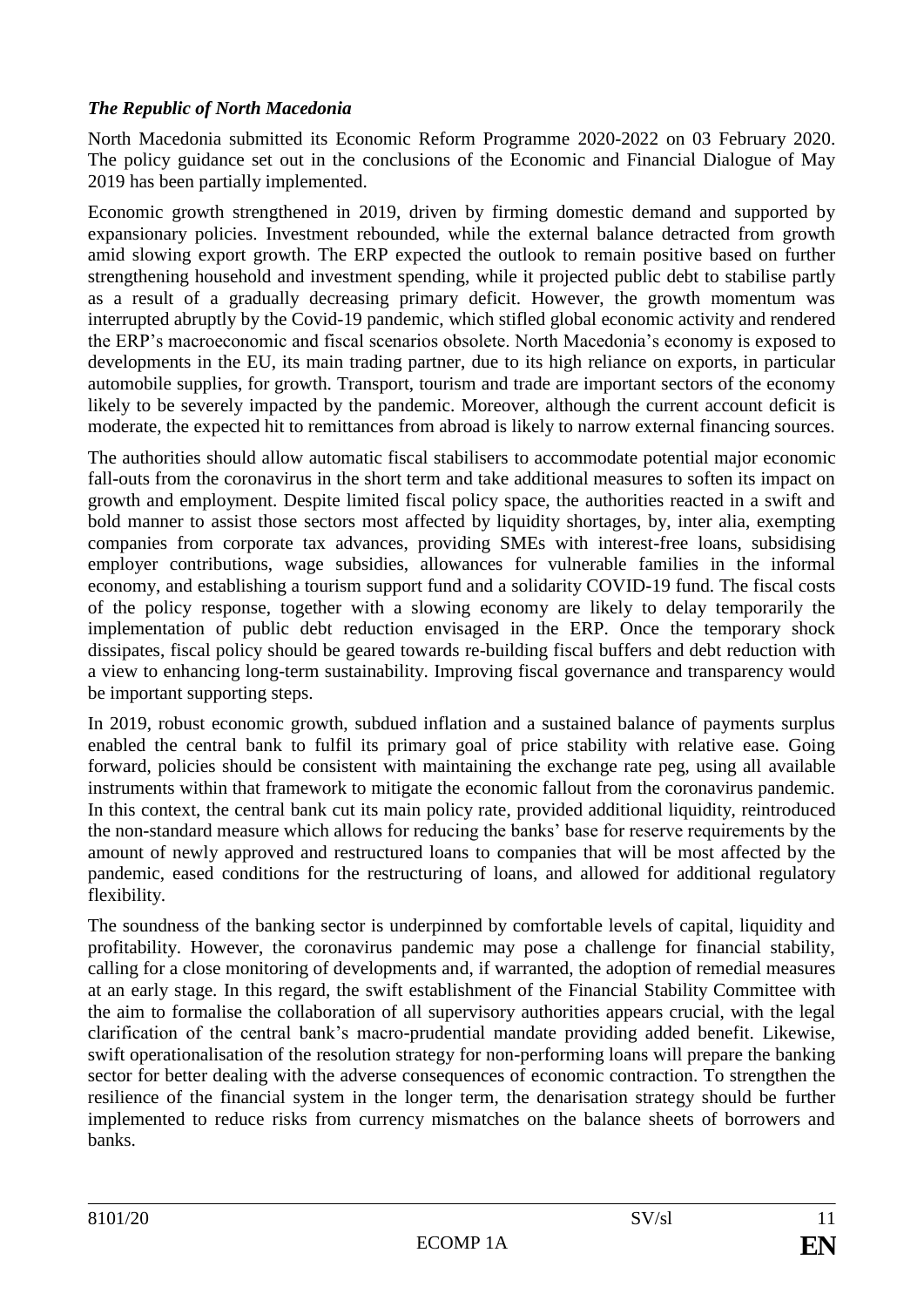Structural weaknesses have been exacerbated by the Covid-19 pandemic, highlighting the strong need for continued structural reforms. Effective and well-coordinated structural reforms will contribute to mitigating the impact of pandemic and accelerate the post-crisis economic recovery. The government's policy response will be critical to shape the economy in the post crisis context. The recovery would also benefit from further efforts to tackle corruption, improve the rule of law, enhance transparency and strengthen institutions and social dialogue.

As regards specific structural reforms, the main challenges posed by Covid-19 are linked to strengthening the public health sector, preserving employment and improving social protection, enhancing the business environment and providing support to the private sector. The pandemic is putting the health system under stress, revealing persistent under-funding and weak capacities to cope with the crisis. Despite improvements in the labour market in the past few years, the pandemic is now putting jobs at risk, including in the informal sector. Social assistance and unemployment benefit schemes are further stretched due to the pandemic and are limited in providing coverage and adequate benefits to those in need. The crisis has also highlighted the need to continuously review the social protection system with the aim of improving its coordination with employment activation to improve its capacity to reduce social exclusion and poverty. Businesses, in particular SMEs, selfemployed and small family enterprises are considerably affected by the pandemic and need urgent support, such as provision of liquidity, further easing of para-fiscal charges and of other regulatory and tax burdens. The effectiveness of support measures depends on good governance, coordination and inclusiveness, as well as the ability to take into consideration the large informal sector.

Participants welcome that North Macedonia made progress concerning annual international trade in service statistics, research and development, harmonised indices of consumer prices, and short-term business statistics. Further progress is expected regarding adherence to the excessive deficit procedure methodology. Efforts on government finance statistics should be intensified and the data gaps in annual and quarterly national accounts should be addressed.

In light of this assessment, Participants hereby invite the Republic of North Macedonia to:

- 1. Use fiscal policy to mitigate the crisis-induced impact on growth and employment. Adopt the Tax System Reform Strategy 2020-2023 and improve revenue collection capacities in line with the strategy. Further improve the transparency of public finances by publishing regular fiscal reports on public enterprises and taking steps towards incorporating them in the general government statistics in line with the excessive deficit procedure methodology.
- 2. To support the economic recovery, improve public investment management to mitigate technical obstacles to implementation of capital spending. Establish a comprehensive registry of state aid and review firm-level subsidies based on their cost-effectiveness. Take initial legal and operational steps to establish fiscal rules and a fiscal council with a view to strengthening fiscal sustainability in the medium term.
- 3. Closely monitor financial stability challenges arising as a result of the coronavirus pandemic and take appropriate action if needed. Operationalise the reconstituted Financial Stability Committee and ensure the legal clarification of the central bank's macro-prudential mandate. Work towards a further implementation of the denarisation and NPL resolution strategies, ensuring the effectiveness of the measures taken and making any adjustments deemed necessary.
- 4. Ensure a whole-of-government approach and a cross-sectoral coordination across public administration to effectively respond to Covid-19. Maintain continuous dialogue with business organisations, social partners and civil society on all measures in response to the crisis. Take necessary actions to ensure easy access to digital public services for citizens and businesses.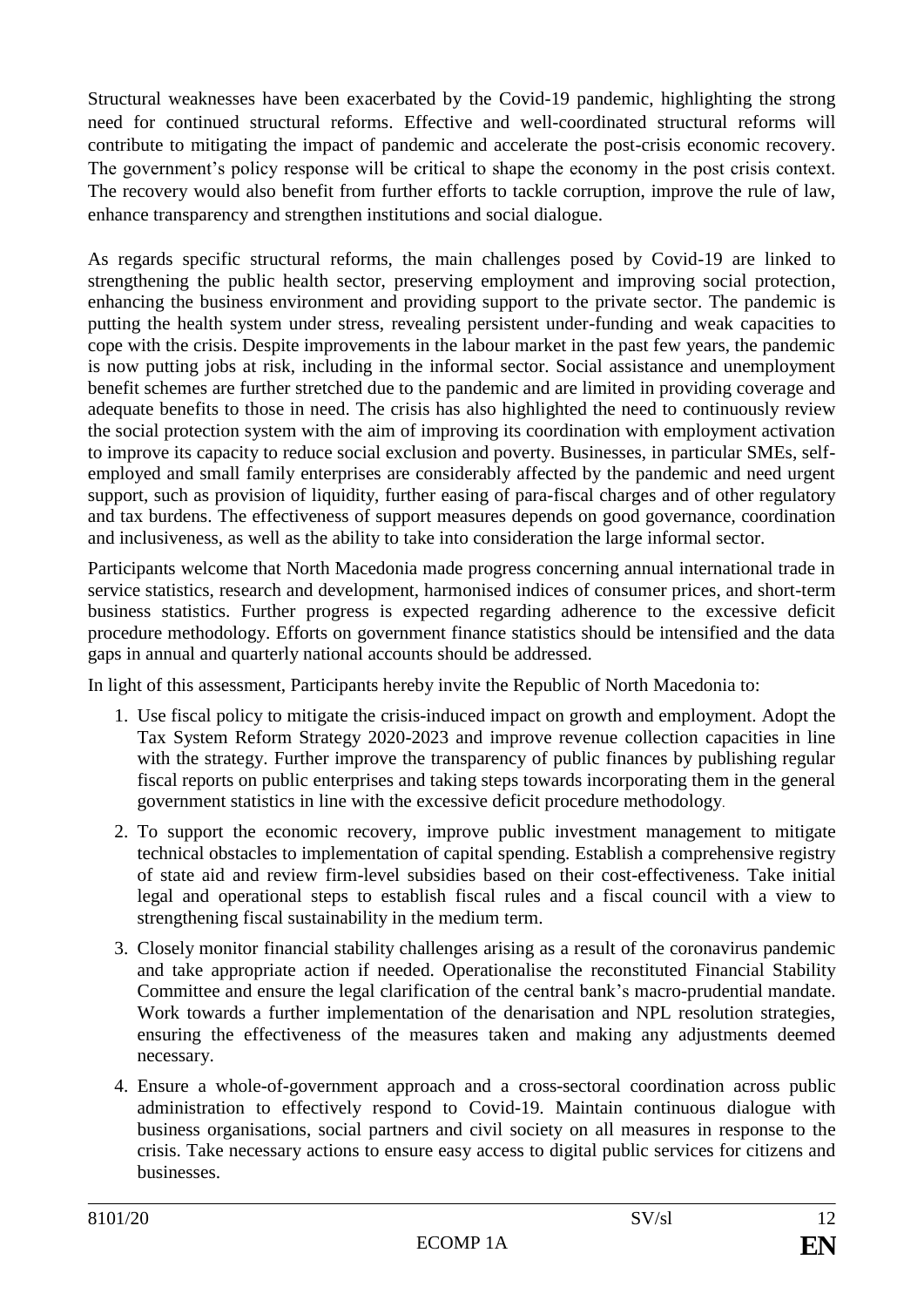- 5. With a view to mitigate the economic consequences of Covid-19 pandemic and to stimulate economic recovery, establish an effective and transparent mechanism to support the businesses affected by the crisis, in particular micro, small and medium-sized enterprises and self-employed. Extend social protection coverage and provide incentives for businesses and employees in the informal economy sector to register and to facilitate their transfer to the formal economy. Create a register of para-fiscal charges to streamline their use and further decrease the administrative and regulatory burden of companies.
- 6. Continue taking measures to preserve employment including by ensuring short-time work schemes and flexible working arrangements. Increase the capacity of and cooperation between the Employment Agency and Centres for Social Work to provide integrated services and measures for inclusion in the labour market including training upskilling and reskilling. Ensure adequate and sustainable funding to strengthen the health care sector with an aim to improve access to quality public health care for all citizens.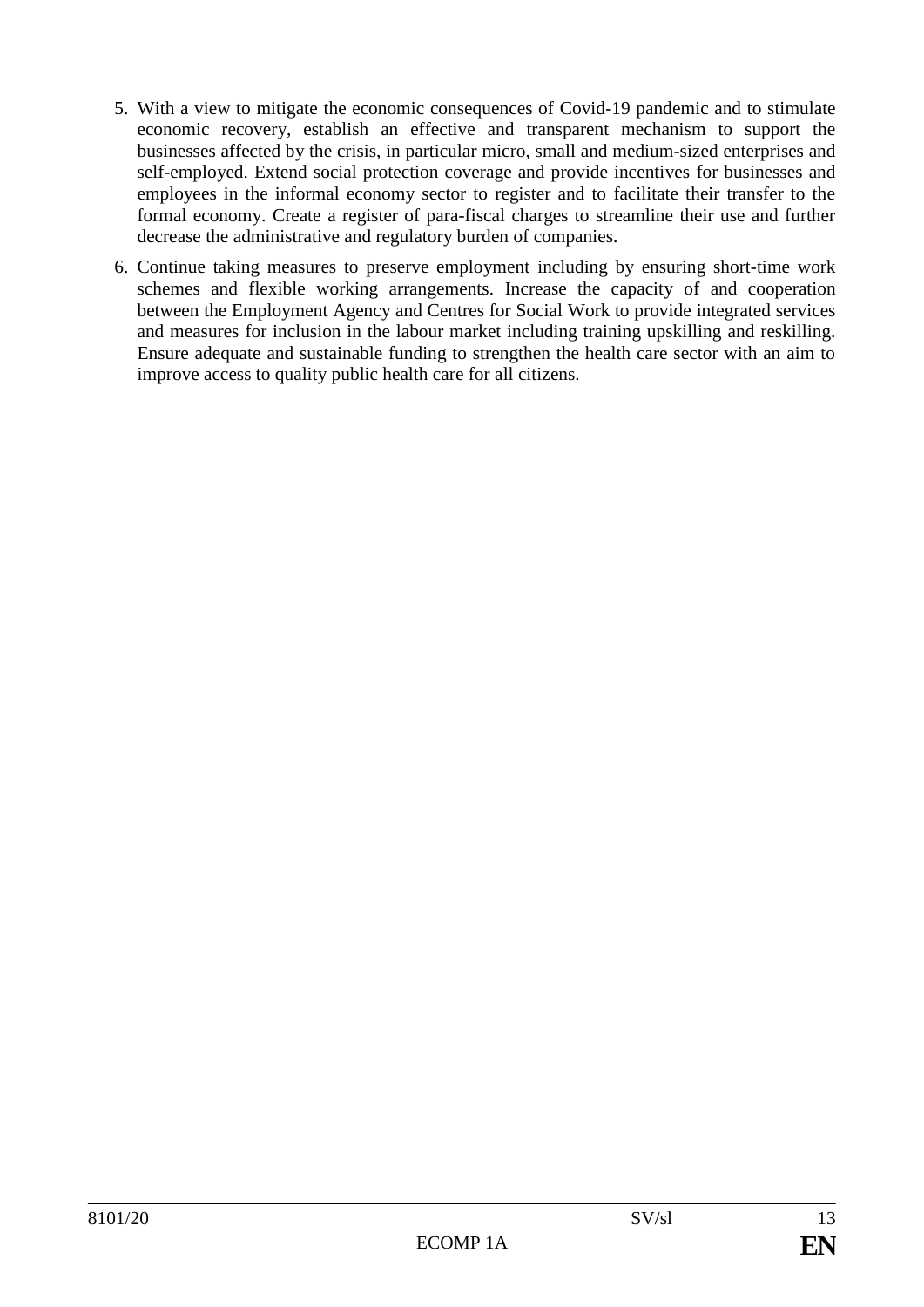# *The Republic of Albania*

Albania submitted its Economic Reform Programme 2020-2022 on 31 January 2020. The policy guidance set out in the conclusions of the Economic and Financial Dialogue of May 2019 has been partially implemented.

Following an economic slowdown in 2019, caused by weak electricity production amid low rainfall and aggravated by the November earthquake, Albania's ERP projected economic growth to rebound in 2020-2022 driven by exceptionally high public investment for post-earthquake reconstruction and a recovery of exports, and later by private consumption. The earthquake-related rise in expenditure was set to temporarily increase the fiscal deficit and slow down the pace of reducing the high public debt. The outbreak of the Covid-19 pandemic renders the macroeconomic and fiscal projections of the ERP obsolete. Its intensive economic relations with the strongly hit Italy and the importance of the tourism sector for its economy, make Albania particularly vulnerable to the economic fallout from the pandemic. The limited capacity of the health sector adds to Albania's vulnerability in this situation.

The Albanian government swiftly imposed restrictions on mobility and social contacts to contain the pandemic and put in place measures to buffer their socio-economic impact. Despite limited policy space, the government announced as immediate support for businesses postponements of tax declarations and financial guarantees for wages in addition to financial support for the health sector, and for SMEs and households in need. The central bank reduced its policy rate, increased liquidity injections and introduced temporary provisions to allow for delays in loan repayments of viable businesses affected by the crisis. The implementation of these measures challenge the already stretched administrative capacity. Albania's existing social protection system covers only a small part of the population, while the large informal sector might not benefit from state support. The likely loss of a whole tourism season this year dampens the expectations for a beginning recovery in the second half of the year. The economic and fiscal impact of the crisis is likely to overturn public debt reduction, which however should remain a medium-term priority in light of the high debt burden and the need to rebuild fiscal buffers.

Monetary policy continued to be accommodative in 2019, with inflation still below the target. In response to the Covid-19 crisis, the central bank reduced its policy rate and released liquidity. The banking sector remained well capitalised and liquid, while the authorities made further progress in supervisory and regulatory convergence. Banking sector consolidation continued in 2019, with the number of active banks decreasing to twelve. Asset quality continued to improve on account of a further decline in non-performing loans (NPLs) facilitated by the ongoing implementation of measures foreseen in the NPL action plan, including amendments to the regulation on out-of-court restructuring and credit risk management. However, the level is the highest in the region and likely to increase again as a result of the economic fallout from the coronavirus pandemic. Against that background, it is essential that the remaining obstacles to NPL resolution are addressed as soon as possible, e.g. resolving the legal deadlock around the private bailiffs and developing a credit scoring system. With currency substitution at high levels, indirect credit risk continues to pose a significant challenge to financial stability.

Structural weaknesses have been exacerbated by the Covid-19 pandemic, highlighting the strong need for structural reforms. Effective and well-coordinated structural reforms will contribute to mitigating the impact of pandemic and accelerate the post-crisis economic recovery. The government's policy response will be critical to shape the economy in the post crisis context. The recovery would also benefit from further efforts to tackle corruption and money laundering , improve the rule of law, enhance transparency and strengthen institutions and social dialogue.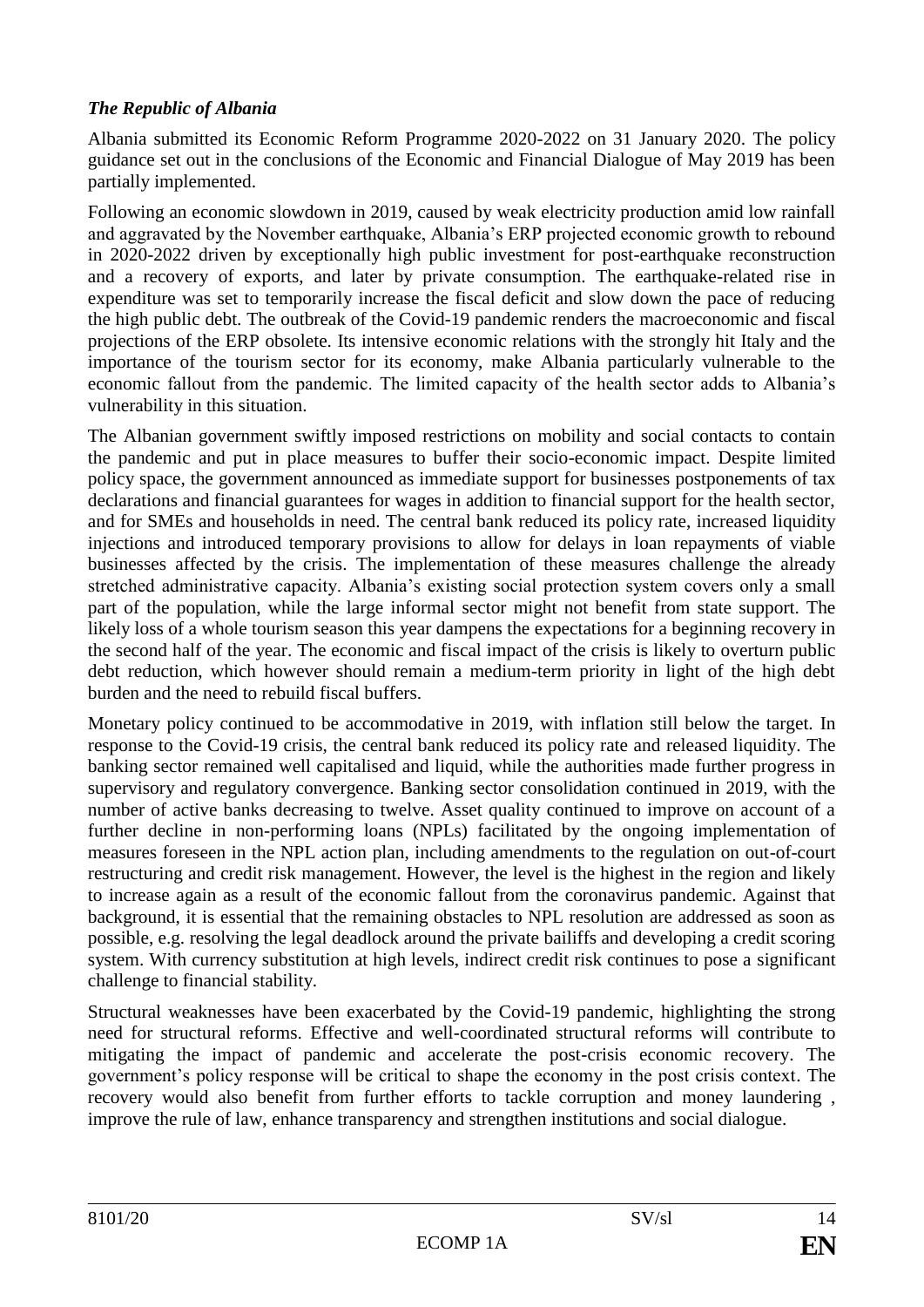As regards specific structural reforms, the main challenges posed by Covid-19 are linked to strengthening the public health sector, preserving employment and improving social protection, enhancing business environment and providing support to the private sector. The pandemic is putting the health system under stress, revealing persistent under-funding, low public health insurance coverage and weak capacities to cope with the crisis. Despite improvements in the labour market in the past few years, the pandemic is now putting jobs at risk, including in the informal sector. Income support to registered unemployed and to socially vulnerable groups is very limited. Only a very small share of registered unemployed are eligible to unemployment benefits, while the allowances under the social assistance scheme are low and very far from the at-risk-of-poverty threshold. The crisis has also highlighted the chronic lack of social care services. Businesses, in particular SMEs, self-employed and small family enterprises are considerably affected by the pandemic and are in need of urgent support, such as providing liquidity and further easing the regulatory and tax burdens. The effectiveness of support measures depends on good governance, coordination and inclusiveness, taking into consideration the large informal sector.

Participants welcome that Albania made progress concerning annual national accounts, excessive deficit procedure notifications, annual government finance statistics, energy statistics and short-term business statistics. However, significant progress is still needed in the domains of the excessive deficit procedure and national accounts, including quarterly national accounts and government finance statistics. Harmonised indices of consumer prices, balance of payments, research and development, and labour market statistics also need attention.

In light of this assessment, Participants hereby invite Albania to:

- 1. Keep the increase of fiscal deficit and public debt temporary while accommodating the fiscal costs of post-earthquake reconstruction and addressing the pandemic impact in a transparent and cost-effective manner. Set time-limits for tax-relief measures, while paying all VAT refunds in time. Adopt the medium-term revenue strategy, with a particular focus on reviewing tax expenditures.
- 2. Publish on a regular basis a break-down of all arrears of public expenditure and prevent any increase of their stock above the level of end-2019. Assess and approve all investments, which involve public funds, through the same approval process, based on the same minimum quality and fiscal affordability criteria. Increase the institutional capacities for monitoring and containing fiscal risks stemming from public-private partnerships, concessions and stateowned enterprises.
- 3. Closely monitor financial stability challenges arising as a result of the coronavirus pandemic and take appropriate action if needed. Resolve remaining legal impediments to NPL resolution in the realm of the government, especially the bailiff deadlock that lingers on collateral execution, also in order to mitigate a potential renewed build-up of NPLs as a consequence of the coronavirus pandemic. Develop the market for forex hedging instruments, taking into account international expert advice, in the context of strengthening the use of the national currency.
- 4. With a view to mitigating the economic consequences of Covid-19 pandemic and stimulating economic recovery, establish an effective and transparent mechanism to support the businesses affected by the crisis, in particular small and medium-sized enterprises and selfemployed. Extend social protection coverage and provide incentives for businesses and employees in the informal economy sector to register and to facilitate their transfer to the formal economy. Ensure transparency and predictability of measures, by consulting new legislation with businesses and social partners.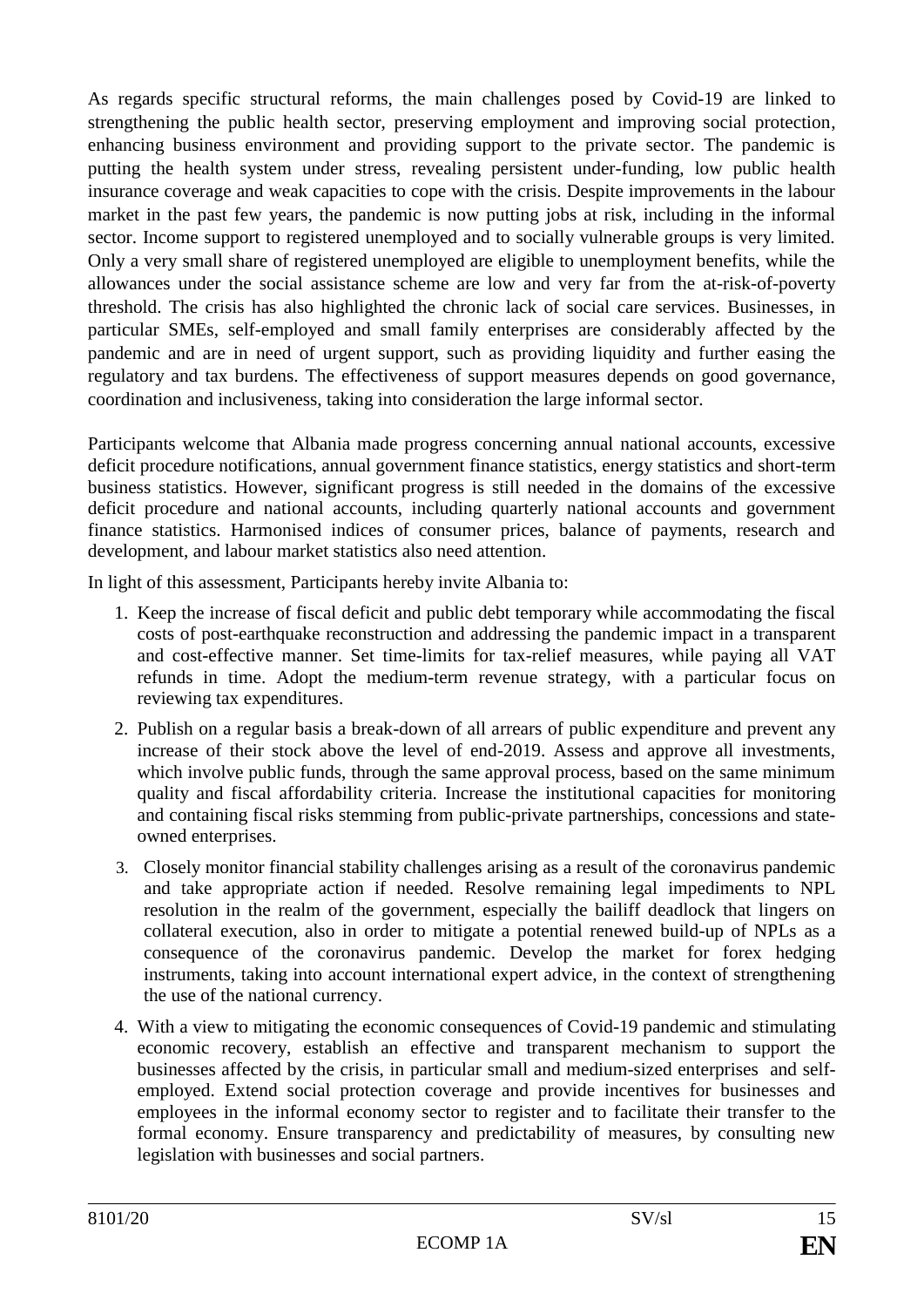- 5. Considering the big investments to be made for the post-earthquake reconstruction, speed up the adoption the secondary legislation for the laws on energy efficiency and energy performance of buildings and provide incentives for energy efficiency measures in the private sector and households. Increase access to healthcare and public health insurance coverage while reducing the share of out-of-pocket payments on total health expenditure.
- 6. Take short-term measures to preserve employment including through short-time work schemes, and once the Covid-19 pandemic subsides, ensure an increased provision of active labour market policies, especially training, upskilling and reskilling. Improve the adequacy of social assistance benefits and set up an objective mechanism for their regular update, taking into account the data from the Survey of Income and Living Conditions. Take more effective steps to increase availability of social care services through enhancing ability of municipalities to identify needs for social services and to prepare social care plans.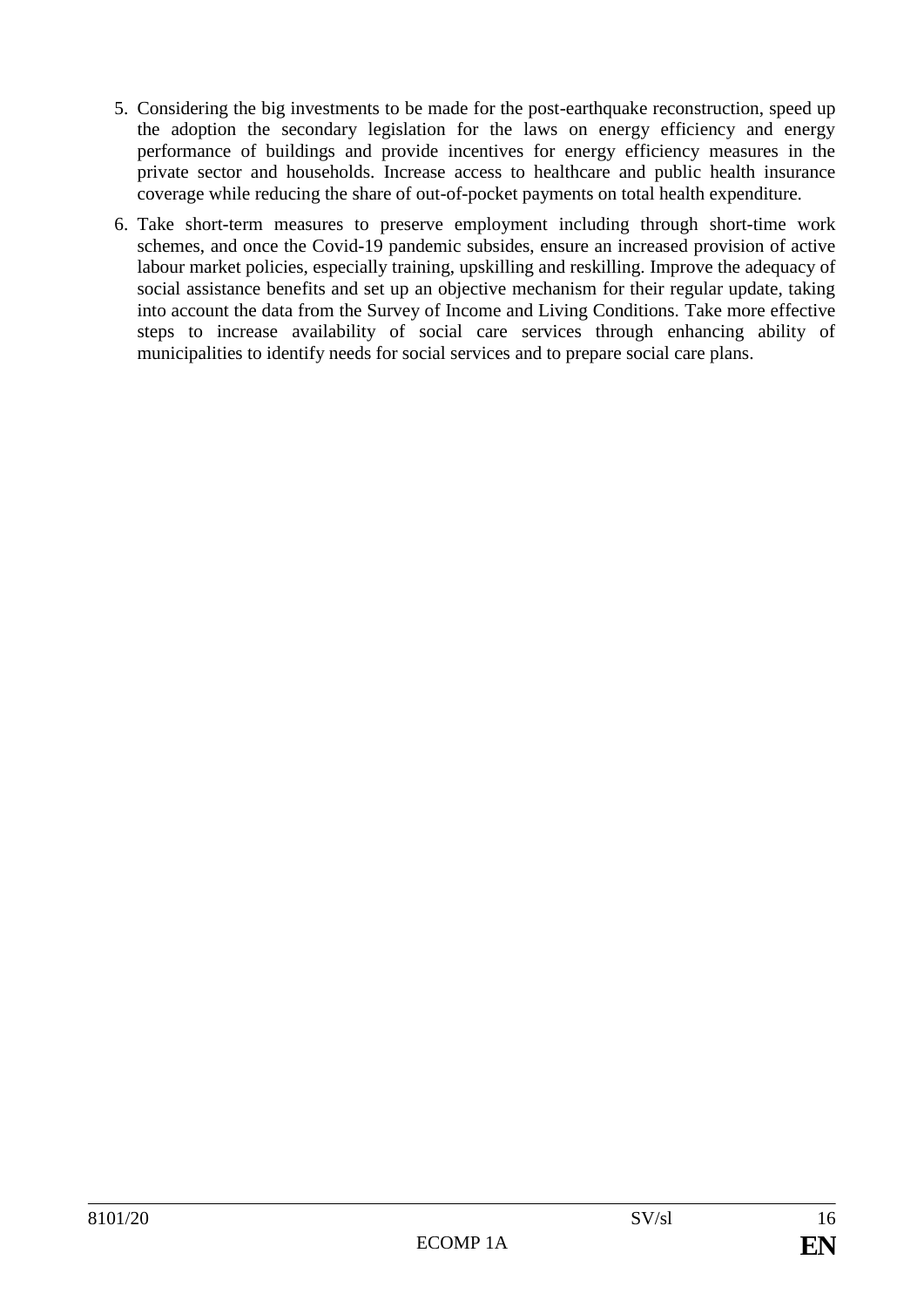#### *Bosnia and Herzegovina*

Bosnia and Herzegovina submitted its Economic Reform Programme 2020-2022 on 31 January 2020. The policy guidance set out in the conclusions of the Economic and Financial Dialogue of May 2019 has been implemented to a limited extent.

Economic activity slowed down during 2019 largely reflecting decelerating private consumption and investment growth and weaker external demand for commodities, partly compensated by increasing tourism revenues. Employment benefitted from active labour market measures, while increasing emigration created an upward pressure on nominal wages. However, thanks to low import prices, inflation had remained low. The outbreak of the Covid-19 pandemic is sharply exacerbating the already ongoing slowdown, in particular affecting transport and tourism as well as remittances, rendering the ERP's macroeconomic and fiscal projections obsolete.

In order to compensate for the negative effects of the Covid-19 crisis, the authorities of Bosnia and Herzegovina took measures to address the liquidity squeeze by allowing households and businesses to defer loan repayments and tax payments. Along with other measures to provide financial assistance to alleviate the economic impact of the crisis, this will inevitably lead to a temporary worsening of the fiscal position. However, the public debt ratio is currently still rather low (at around 30% of GDP) and interest costs are quite favourable, resulting from a high share of concessional financing. Once the temporary shock dissipates, efforts should be undertaken to accelerate the economic recovery and the country's shock resilience by improving the quality of public finance by shifting public spending towards a more growth-supporting pattern and improving the targeting of social spending. Moreover, country-wide medium-term planning capacities as well and the quality of statistical data should be significantly improved.

Monetary policy has continued to be anchored around the currency board arrangement, which enjoys the confidence of the general public and provides stability within the complex institutional environment.

Regarding financial stability, the banking system as a whole exhibits robust capital and liquidity buffers, but the legal framework should be strengthened further. Authorities have adopted a set of legislative reforms, but a final law on deposit insurance is still pending, which is a crucial element of the bank resolution framework. Approving the complete legal package entailing the establishment of a comprehensive bank resolution framework would buttress the legal underpinnings of the financial system. Ensuring sufficient coordination among bodies entrusted with resolution is essential. Notwithstanding improvements in asset quality, non-performing loans are still sizeable, which impacts banks' profitability and constitutes an obstacle for credit extension. The dynamic rise of general-purpose consumer loans poses a potential financial stability risk and warrants close monitoring. The coronavirus pandemic aggravates the situation, as both consumers and firms may be adversely affected by containment measures and a looming economic downturn.

Structural weaknesses have been exacerbated by the Covid-19 pandemic, highlighting the strong need for structural reforms. Effective and well-coordinated structural reforms will contribute to mitigating the impact of pandemic and accelerate the post-crisis economic recovery. The government's policy response will be critical to shape the economy in the post crisis context. The recovery would also benefit from further efforts to tackle corruption, improve the rule of law, enhance transparency and strengthen institutions and social dialogue.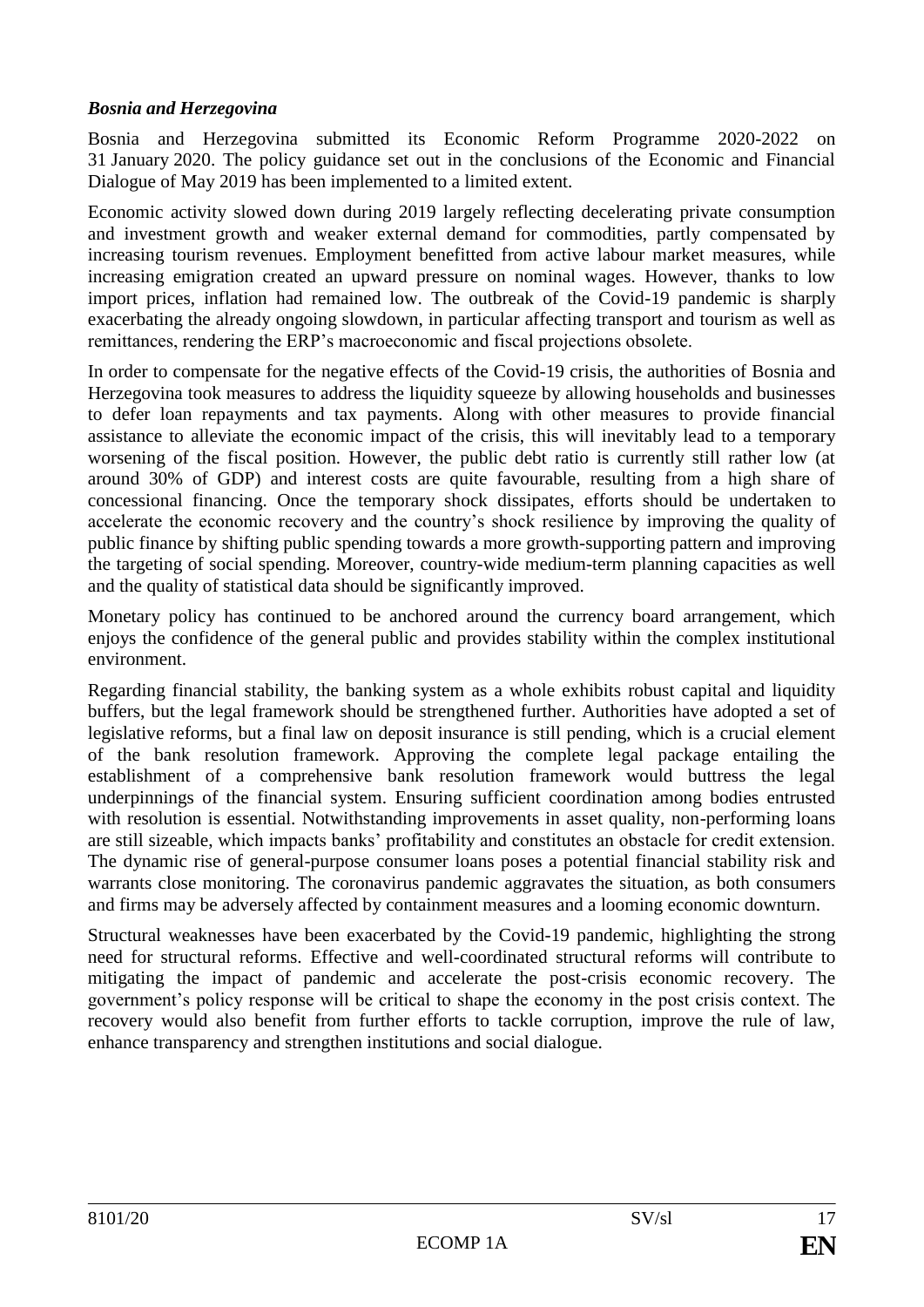As regards specific structural reforms, the main challenges posed by Covid-19 are linked to strengthening the public health sector, preserving employment and improving social protection, enhancing business environment and providing support to the private sector. The pandemic is putting the health system under stress, revealing lack of adequate and sustainable funding, issues with access and weak capacities to cope with the crisis. Despite some improvements in the labour market in the past few years, the pandemic is now putting jobs at risk, including in the informal sector. Social assistance and unemployment benefit schemes, which are underfunded, are further stretched and do not provide sufficient coverage and adequate benefits. In addition, a major part of non-contributory social benefits are grants to war veterans and only a small part is spent on disabled and on means-tested social assistance and family benefits. Businesses, in particular SMEs, selfemployed and small family enterprises are considerably affected by the pandemic and are in need of urgent support, such us providing liquidity and further easing the regulatory and tax burdens. The effectiveness of support measures depends on good governance, coordination and inclusiveness, taking into consideration the large informal sector.

Participants welcome that Bosnia and Herzegovina made visible progress concerning excessive deficit procedure notifications, balance of payments and the international investment position. Progress in other statistical areas such as regional accounts, foreign direct investment, labour market statistics and harmonised indices of consumer prices was, however, limited. While efforts should be pursued to improve the coverage and timeliness of all statistics, priority should be given to national accounts and government finance statistics, and putting in place adequate infrastructure for data transmissions to Eurostat and the ECB.

In light of this assessment, Participants hereby invite Bosnia and Herzegovina to:

- 1. Take the necessary fiscal measures to alleviate the economic shock of the COVID-crisis, in particular protecting the most vulnerable groups. In order to support the recovery, improve analytical, planning and coordination capacities to strengthen country-wide macroeconomic policy formulation and its implementation. Improve the provision of timely, exhaustive and country-wide statistics and its transmission to Eurostat and the ECB, in particular on national accounts, the labour market and government finance, in line with Eurostat recommendations.
- 2. To accelerate the economic recovery, increase growth-enhancing public investment as a share of GDP, based on a comprehensive investment strategy. Improve the targeting of social transfers by increasing the share of means-tested benefits in total social spending.
- 3. Closely monitor financial stability challenges arising as a result of the coronavirus pandemic and take appropriate action if needed, while addressing the remaining obstacles to NPL resolution and ensuring the proper coordination of supervisory activities. Strengthen the bank resolution framework by adopting the law on deposit insurance. Safeguard the integrity of the currency board arrangement and the independence of the central bank, while enhancing its analytical capacity by establishing macroeconomic projections.
- 4. With a view to mitigating the economic consequences of Covid-19 pandemic and stimulating economic recovery, establish an effective, coordinated and transparent mechanism to support the businesses affected by the crisis, in particular small and medium-sized enterprises and self-employed. Extend social protection coverage and provide incentives for businesses and employees in the informal economy sector to register and to facilitate their transfer to the formal economy. With a view to a swift recovery after the Covid-19 crisis, simplify business registration, licensing and permit procedures country-wide.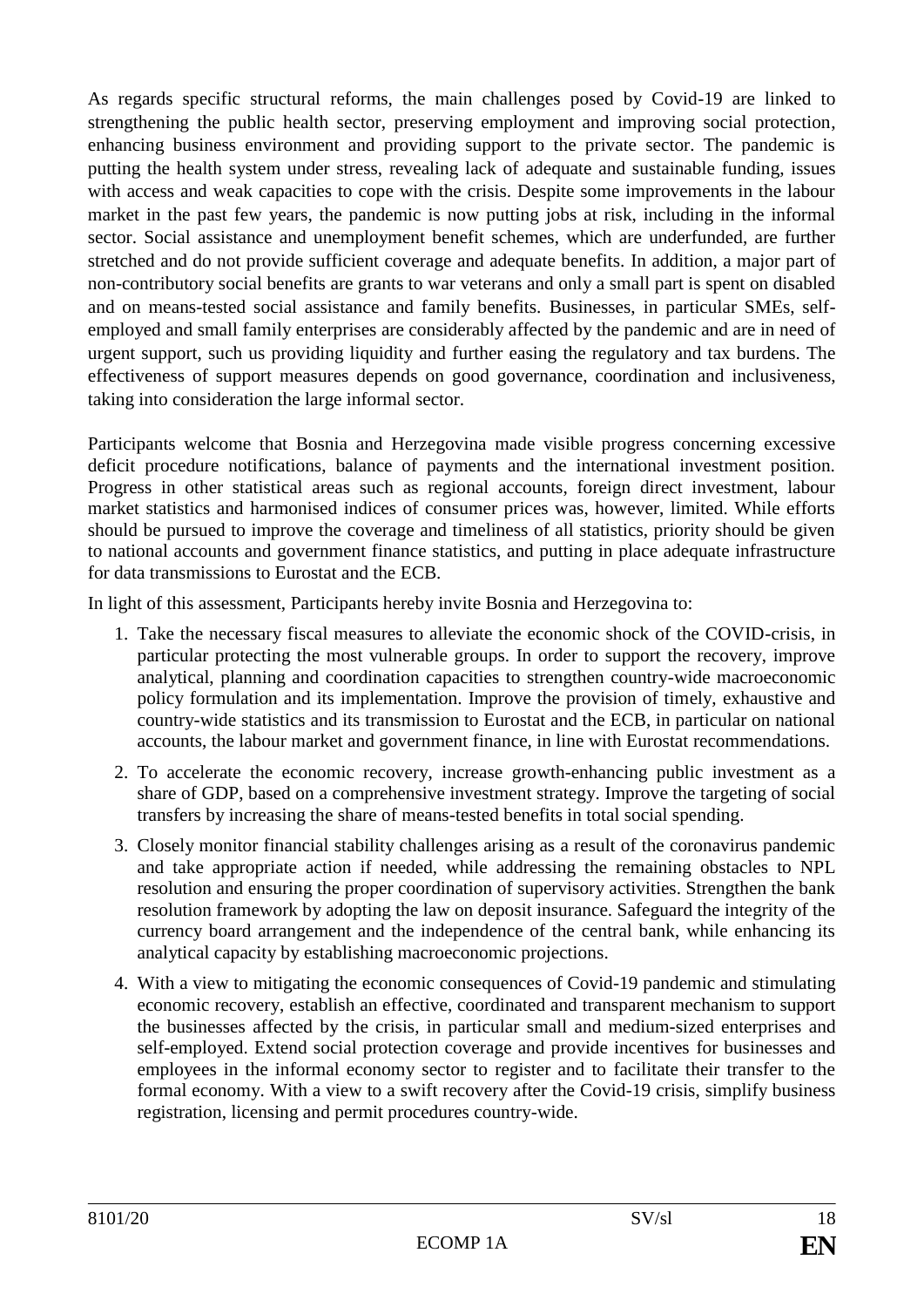- 5. Ensure adequate and sustainable funding to strengthen the health care sector with an aim to improve access to quality public health care for all citizens. Identify scope for and implement centralised procurement of pharmaceuticals and medical equipment, especially for high-cost and high-volume medications. Adopt and implement a credible and relevant countrywide Public Finance Management strategic framework with a performance based monitoring and reporting system.
- 6. Take measures to preserve employment including through short-time work schemes, strengthen without delay the capacity and human resources of employment offices to ensure more active support to registered jobseekers including an increased provision of active labour market policies, especially training, upskilling and reskilling. Complete in the whole country the discharge of public employment services from administrative duties related to health insurance for registered unemployed. Ensure increased coverage of unemployment and needs-based social benefits and in the medium term, map non-contributory social benefits in the whole country and rebalance the social assistance system from status-based to needs-based benefits while increasing their adequacy and coverage.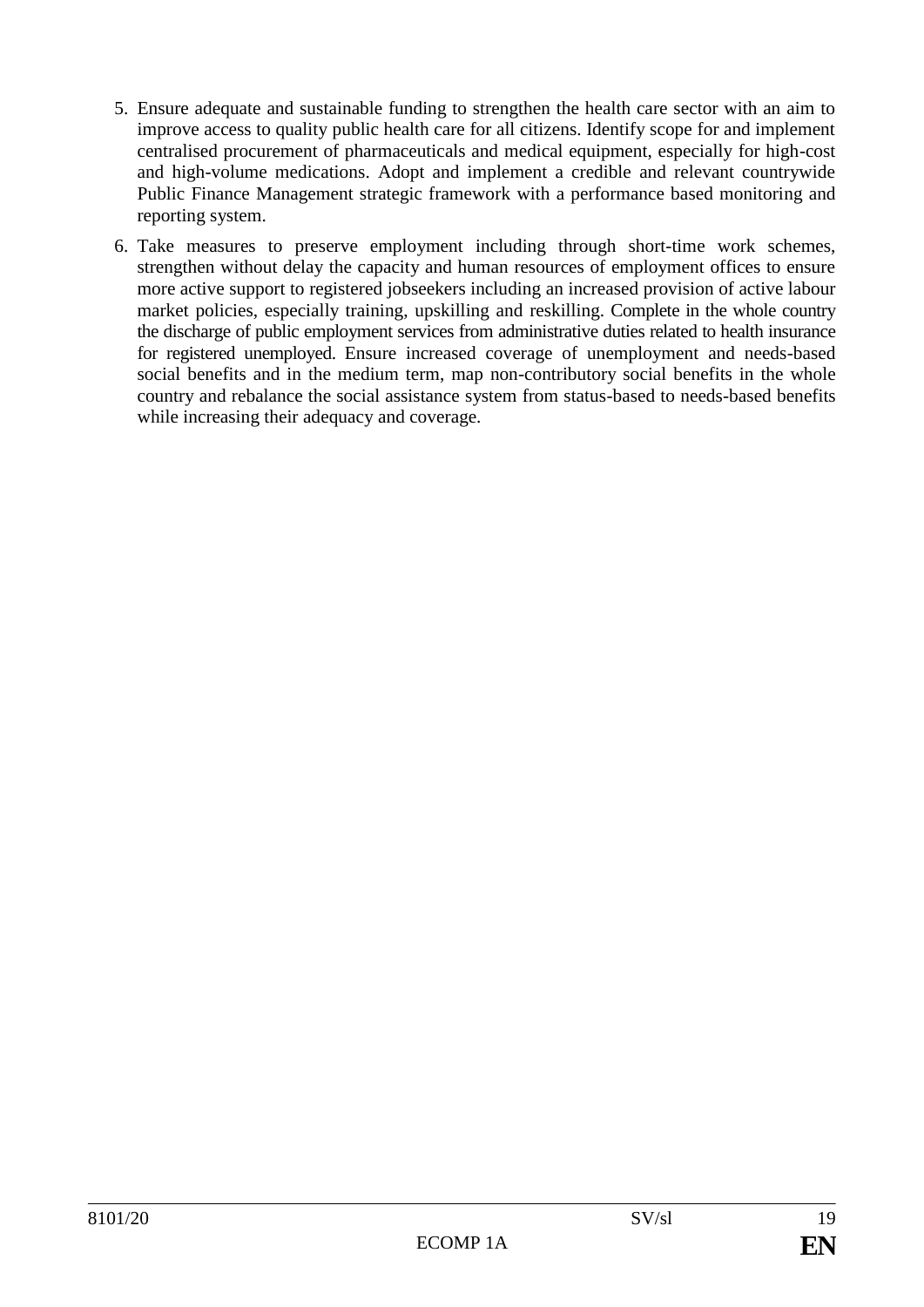#### *Kosovo\**

Kosovo submitted its Economic Reform Programme 2020-2022 on 22 January 2020. The policy guidance set out in the conclusions of the Economic and Financial Dialogue of May 2019 has been implemented to a limited extent.

Relatively robust economic growth continued in 2019, supported by private investment and consumption. Despite the failure to implement the reclassification of war veteran pension beneficiaries, which has led to cost overruns, the 2019 budget deficit was lower than planned, due to a large under-execution of capital spending. The ERP projected GDP growth to strengthen further in 2020-2022 to above the historical trend, on the back of a planned strong pick-up in public investment and continuously robust private consumption. The fiscal strategy was envisaged to be frontloaded with the 2020 budget deficit projected to reach the ceiling of 2% of GDP prescribed by the fiscal rule (which excludes certain investment categories from the deficit). The projected rise in expenditure was expected to be driven by a steep rise in capital spending, while the envisaged current spending only partially takes into account the potentially substantial impact of the law on salaries.

The fallout from the coronavirus has made the ERP's macroeconomic and fiscal projections obsolete. The key vulnerabilities stem from a potential fall of service exports to diaspora, foreign investment and remittances. In the context of coronavirus, the authorities of Kosovo have postponed the deadline of payments of tax (VAT, PIT, CIT, etc) liabilities and adopted the emergency package, while the central bank has postponed all credit payments. Fiscal measures aim to soften the impact on growth and employment, but without access to international credit markets, the fiscal space is rather limited. Beyond mitigating the economic shock in 2020, public spending should better support medium-term growth potential. Social spending should focus on poverty reduction and should not discourage work. Prioritisation, planning and coordination between policies are essential, while new initiatives should be properly evaluated and costed before adoption.

The banking sector continues to be characterised by capitalisation and liquidity ratios that are well above the regulatory minima. Credit activity remained buoyant in 2019, spurred by lower interest rates, increased competition among banks, ample liquidity in the banking sector and improved quality of the credit portfolio. Micro-financial institutions have boosted their short-term lending to households, capturing a market segment not necessarily tapped by bank lending, at much higher borrowing costs. A thorough analysis of household indebtedness is hampered by the absence of a comprehensive measure that combines a single borrower's debt to all bank and non-bank financial institutions. Non-performing loans continue to be low by peer standards, but significant scope remains for deepening financial intermediation. Lengthy court and contract enforcement procedures, high informality, the low degree of audited financial statements and corporate governance shortcomings constitute bottlenecks to SME lending. Progress has been limited in identifying factors hampering access to finance for SMEs in 2019. Going forward, the authorities should closely monitor challenges arising as a result of the coronavirus pandemic, and adopt preemptive measures if warranted. For this purpose it is essential that the central bank has adequate staffing capacity in the areas of financial stability and banking supervision. For temporary difficulties in SME's access to finance arising from increased uncertainty related to the coronavirus, the authorities could consider expanding the capacity of the Kosovo Credit Guarantee Fund if necessary.

<sup>1</sup> **\*** This designation is without prejudice to positions on status, and is in line with UNSCR 1244/1999 and the ICJ Opinion on the Kosovo declaration of independence.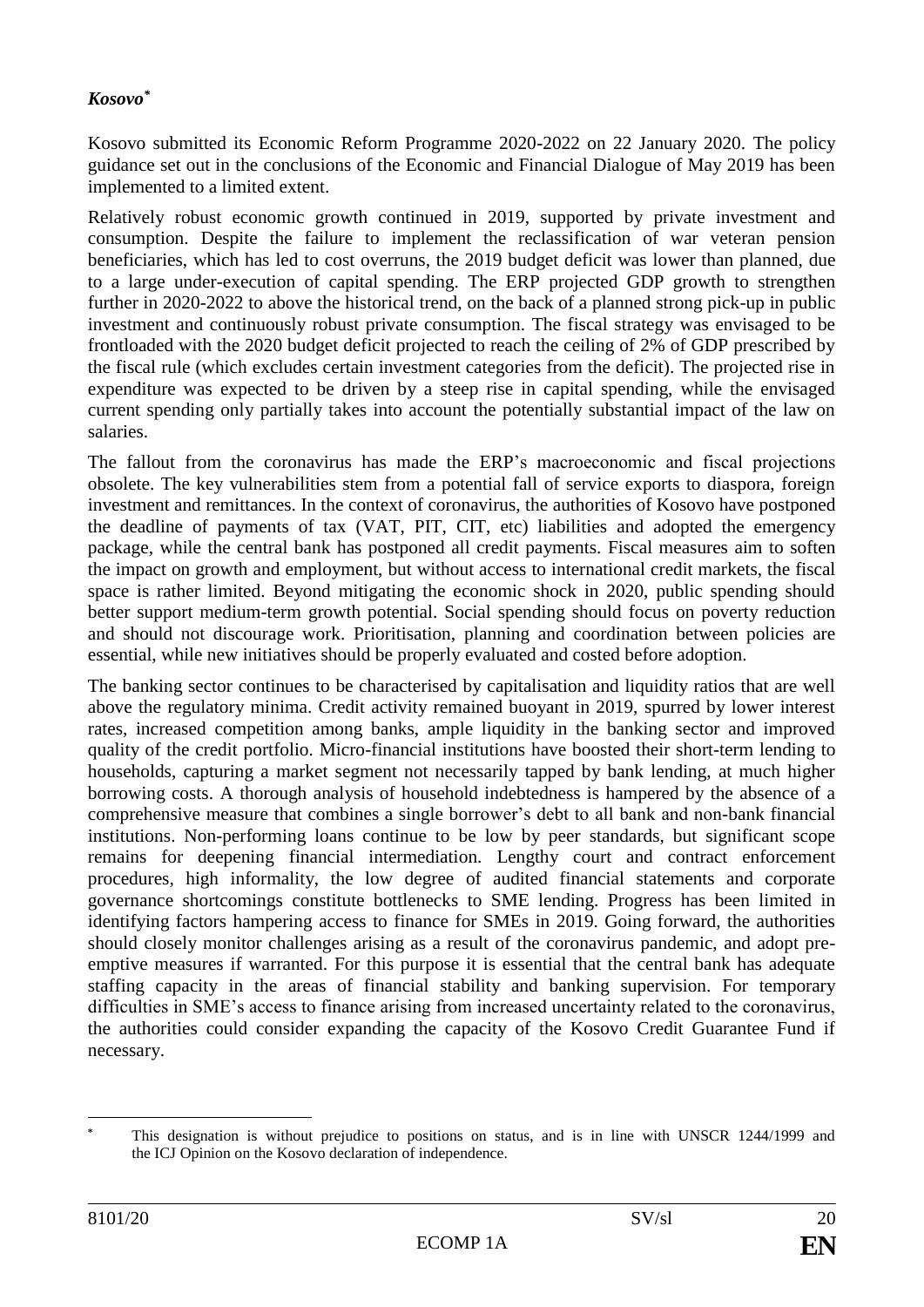Structural weaknesses have been exacerbated by the Covid-19 pandemic, highlighting the strong need for structural reforms. Effective and well-coordinated structural reforms will contribute to mitigating the impact of pandemic and accelerate the post-crisis economic recovery. The authorities' policy response will be critical to shape the economy in the post crisis context. The recovery would also benefit from further efforts to tackle corruption, improve the rule of law, enhance transparency and strengthen institutions and social dialogue.

As regards specific structural reforms, the main challenges posed by Covid-19 are linked to strengthening the public health sector, preserving employment and improving social protection, enhancing business environment and providing support to the private sector. The pandemic is putting the health system under stress, revealing persistent under-funding, low public health insurance coverage and limited capacities to cope with the crisis. The pandemic is putting jobs at risk, including in the informal sector, in a situation of already very low employment levels, especially for women and young people. The capacity of the Employment Agency is also weak. Social assistance and unemployment benefit schemes, which are underfunded, are further stretched and do not provide sufficient coverage and adequate benefits. Moreover, social benefits are not sufficiently targeted at categories in need. Businesses, in particular SMEs, self-employed and small family enterprises are considerably affected by the pandemic and are in need of urgent support, such as liquidity and further easing the regulatory and tax burdens. The effectiveness of support measures will largely depend on transparency, good coordination and inclusiveness, taking into consideration the large informal sector.

Participants take note that Kosovo has made progress regarding international trade in goods statistics, foreign direct investment, balance of payments and the international investment position. However, data for several statistical domains such as the excessive deficit procedure, short-term business statistics and research and development are missing. Although small progress was made in 2019, further efforts should continue towards a complete set of annual and quarterly national accounts and government finance statistics.

In light of this assessment, Participants hereby invite Kosovo to:

- 1. Create fiscal space and undertake well-targeted measures to address the socio-economic consequences of the crisis, including by containing spending on the public wage bill and on war veterans pensions through progress with the reclassification of beneficiaries. To reinforce the medium-term sustainability of public finances, improve tax revenue collection by reducing informality.
- 2. To support economic recovery, improve the execution of capital spending by strengthening institutional capacities at central and local government levels for multiannual investment planning and investment project management. Improve the financial oversight and accountability of publicly owned enterprises. Prepare an options paper on the establishment of an independent body for fiscal oversight for further consultations with stakeholders, including the EU.
- 3. Closely monitor financial stability challenges as a result of the coronavirus pandemic and take appropriate action if needed, while developing a more integrated framework for measuring household indebtedness. Undertake an in-depth analysis of the staffing and competence requirements in the central bank's key policy areas, especially financial stability. Continue with the inflation expectations survey and publish the time series once more data points become available.